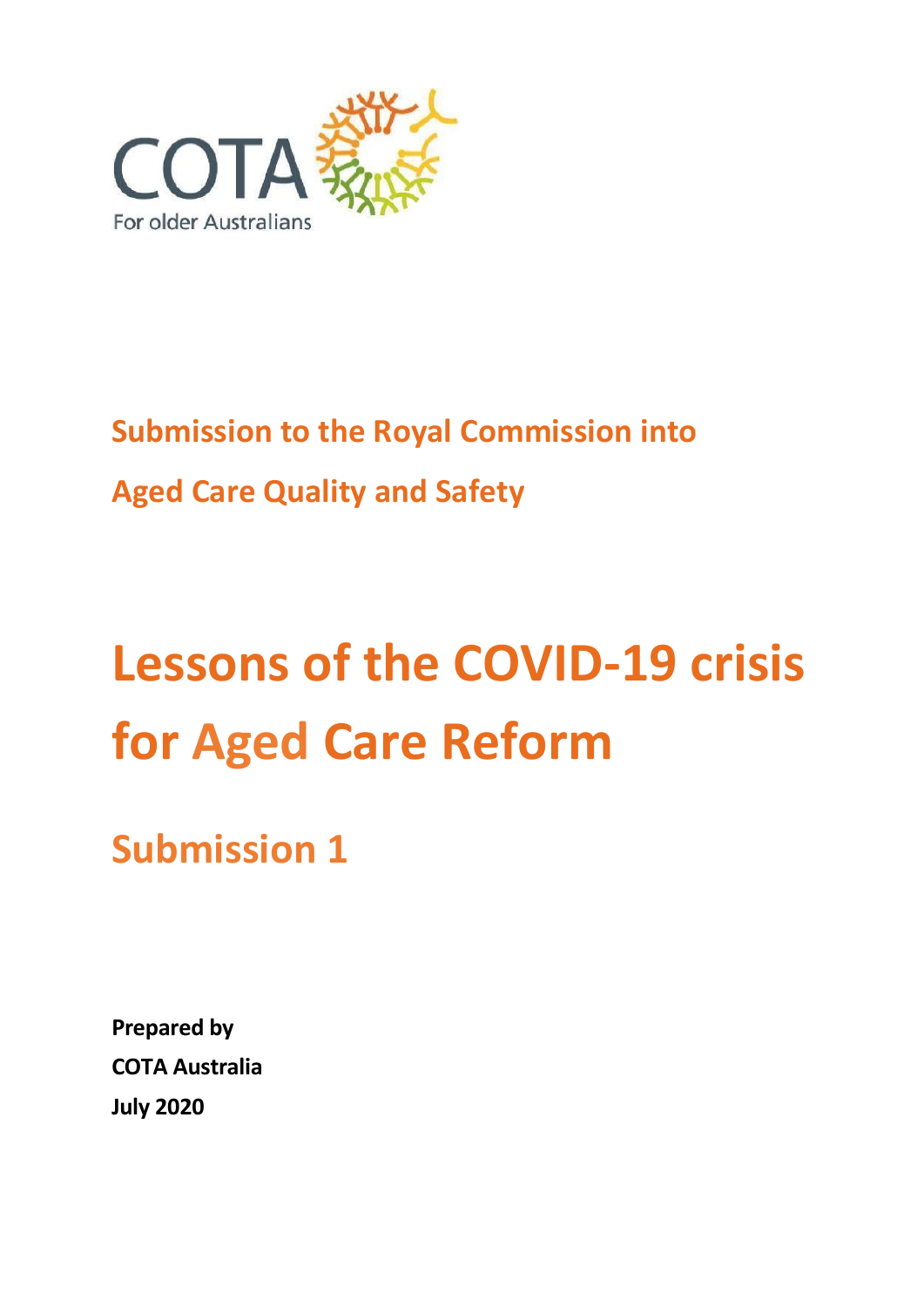#### **COTA Australia**

COTA Australia is the national consumer peak body for older Australians. Its members include State and Territory COTAs (Councils on the Ageing) in each of the eight States and Territories of Australia. COTA Australia and the State and Territory COTAs have around 40,000 individual members and supporters and more than 1,000 seniors' organisation members, which jointly directly represent over 500,000 older Australians.

COTA Australia's focus is on national policy issues from the perspective of all older Australians as citizens and consumers and we seek to promote, improve and protect the circumstances and wellbeing of older people in Australia. Information about, and the views of, our constituents and members are gathered through a wide variety of consultative and engagement mechanisms and processes.

**Authorised by:** Ian Yates AM Chief Executive [iyates@cota.org.au](mailto:iyates@cota.org.au)  02 61549740

**Prepared by:** Ian Yates, Chief Executive Sophia Petrov, National Manager, Aged Care Reform David Wright-Howie, Senior Policy Officer, Aged Care Reform Phillipa Brennan, Policy Officer, Aged Care Royal Commission Mary Swift, Policy Officer, Aged Care Reform

**COTA Australia** Suite 9, 16 National Circuit BARTON ACT 2600 02 61549740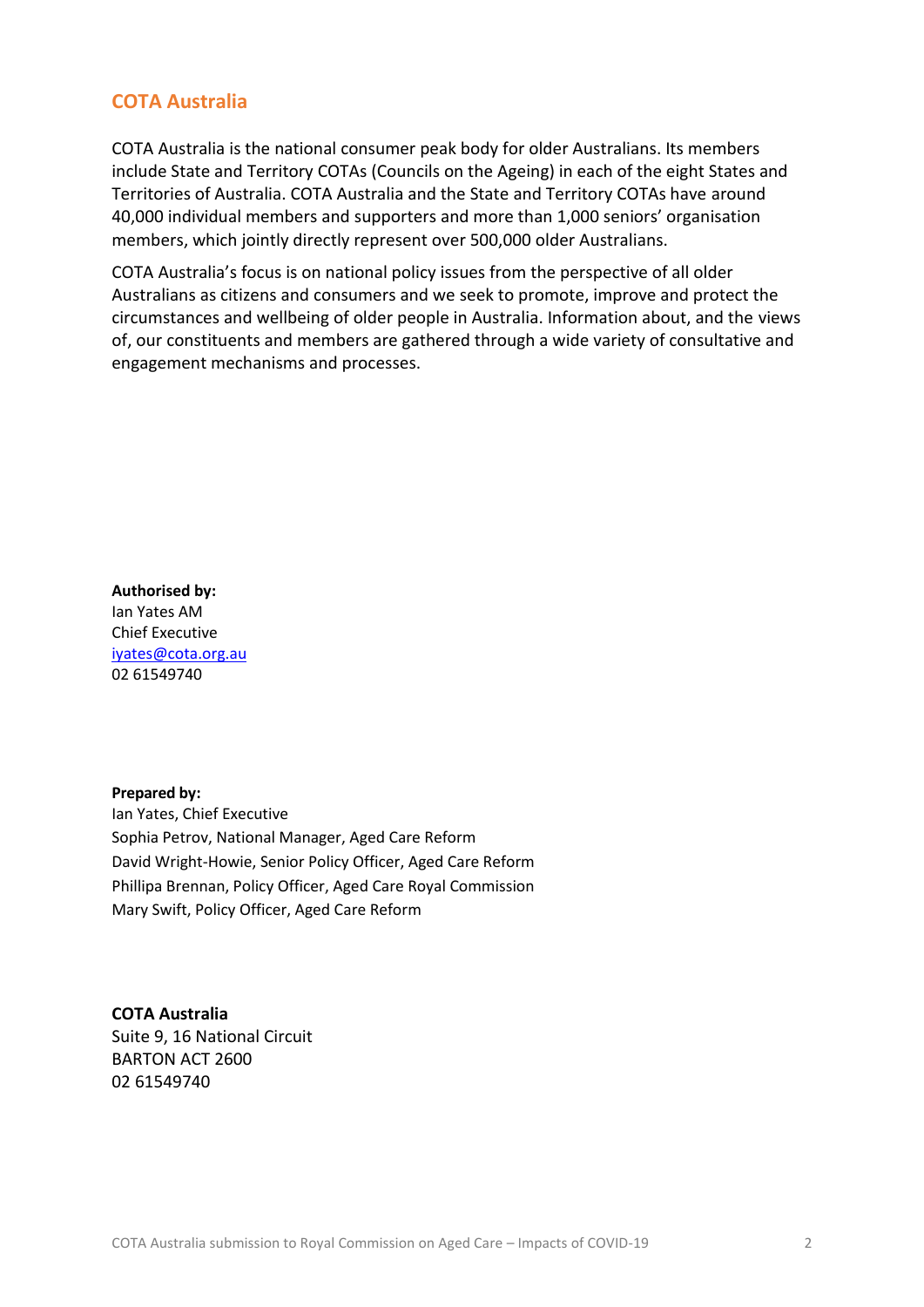# **Preface**

The following submission was largely prepared before the full extent of the current crisis in parts of the residential aged care system in Victoria, and in greater Melbourne in particular.

COTA has been and is closely involved in advocacy for the interests of aged care residents and their families, discussion with the Aged Care Quality and Safety Commission on measures it should take, discussions with sector representatives, and representations to and discussions with the State and Federal Governments. Unfortunately, at this date this is an ongoing and still escalating situation.

We have made some references to the current situation within this submission, but our observations in this submission substantially relate to the experience across all jurisdictions during the first wave of COVID-19 prior to recent events in Victoria. There were two major COVID-19 outbreak events – Dorothy Henderson Lodge, which we believe was well managed; and Newmarch House, which certainly in some respects was not. Another major issue was visitor lockdowns, in relation to which COTA played a major role, and this is explored in this submission.

After the first wave many people congratulated the aged care provider sector on managing the impact of the pandemic. COTA is on the record as being cautious about that judgement. We said we thought the "jury is out" because there had been such a low rate of community transmission that the system and individual providers had not been much tested. The current experience in Victoria is bearing that out.

While COTA's views about the future development of aged care are unlikely to be varied, in the broad, by the COVID-19 experience, and indeed they are in the main reinforced, the experience of an actual situation, rather than anticipation and forecasting, always creates additional learning. We are in the midst of processing the current experience and expect to have some details of our views about lessons for the future impacted by our reflections on it.

As we prepared to email this submission the Commission announced it will extend the deadline for COVID-19 submissions. We will submit this, but we will have more to add in relation to the lessons that should be learnt for aged care from the COVID-19 experience in a follow up submission.

Ian Yates AM **Chief Executive 31 July 2020**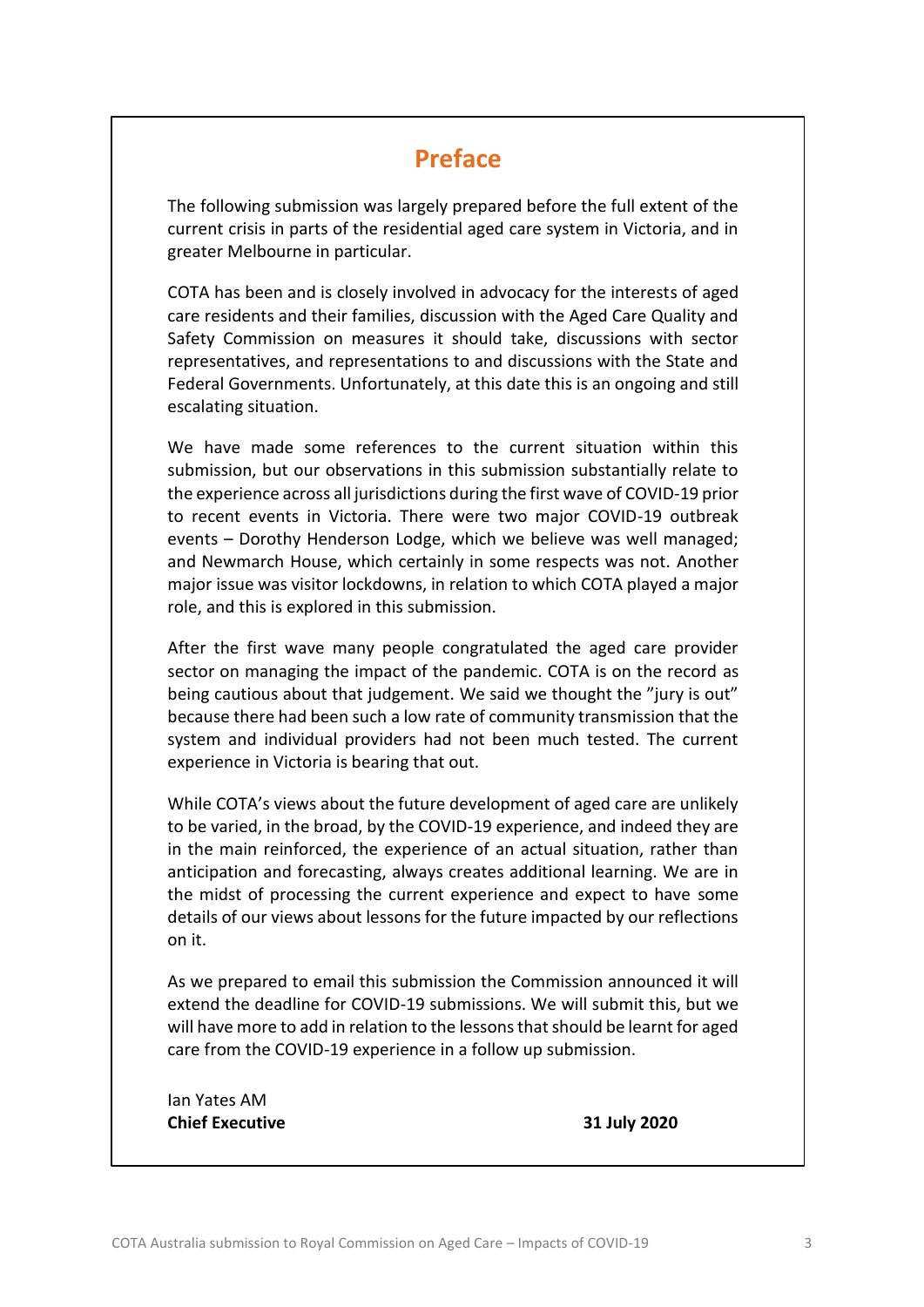#### *Contents*

| Over Institutionalisation of Aged Care in Australia - Residential Aged Care Visits 6             |  |
|--------------------------------------------------------------------------------------------------|--|
| Consumers fearful and reluctant to complain or provide evidence of poor practice  9              |  |
|                                                                                                  |  |
|                                                                                                  |  |
|                                                                                                  |  |
| Importance of effective communication processes with consumers, families and friends  12         |  |
| Effectiveness of service delivery and consistency in pricing of home care 14                     |  |
| Understanding and responding to loneliness, social disconnection and mental health of older      |  |
|                                                                                                  |  |
| Technology: access, capability, cost - source of inequity and disadvantage  16                   |  |
| Maintaining critical ongoing health care for older Australians during a public health crisis  17 |  |
|                                                                                                  |  |
|                                                                                                  |  |
|                                                                                                  |  |
| Maintaining and enabling quality assessment, monitoring and compliance  19                       |  |
| Governance of aged care services: Consumer focused service culture in and beyond a crisis 20     |  |
|                                                                                                  |  |
| Funding and service flexibility in local community planning and knowledge 22                     |  |
| Improving communication, information and public messaging for older people  22                   |  |
|                                                                                                  |  |
|                                                                                                  |  |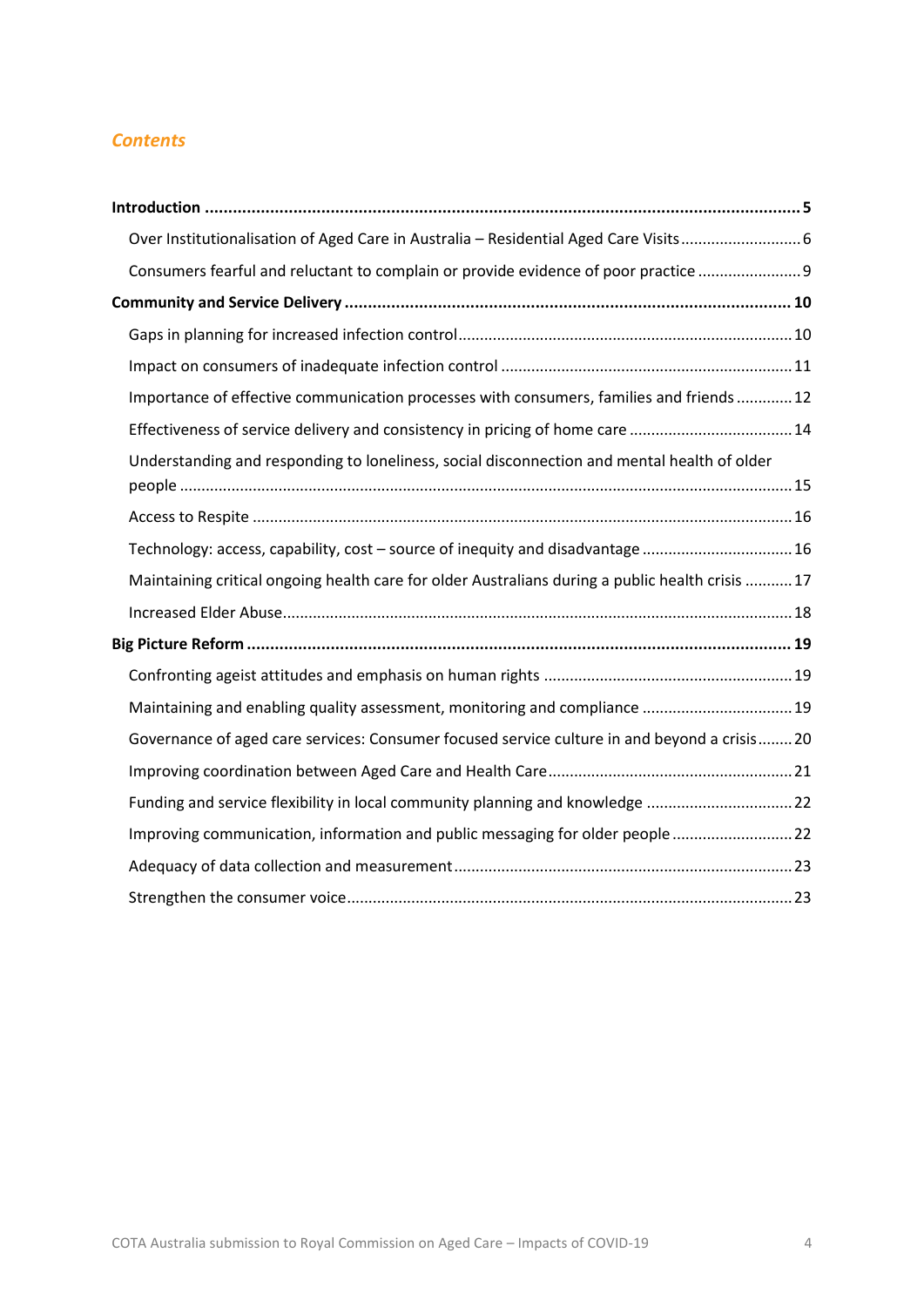# **Lessons of the COVID-19 crisis for Aged Care Reform**

### <span id="page-4-0"></span>**Introduction**

Australia has managed the COVID-19 pandemic well relative to many other nations in the world. A high level of testing, banning of international travel, social distancing and restrictions to social gatherings, informed by public health expertise and strong political leadership, have reduced demand on the health system and resulted in low numbers of confirmed cases and mortality rates.

This statement remains true comparatively even despite the "second wave" being experienced in Victoria at the time of this submission. That "second wave" is currently having quite tragic outcomes for residents in many aged care facilities and there is a deeply concerning risk that this could spiral further out of control, despite now very substantial assistance and interventions federally.

However, for older Australians throughout the country restrictions and health risk are not at an end. So, this submission is feedback at a point in time and further review will be required. Whilst the community in general returns to a more normal life in most jurisdictions – even though slowed now by concerns about the Victorian second wave spreading - for many older Australians requiring care and support, the COVID-19 experience is still being lived out.

While at COTA Australia we hear some positive stories and experiences from consumers and their families, it is unfortunate that most of the stories we hear reflect, frustration, anger and heartbreak. The impact of COVID-19, the experiences of consumers and response from providers has demonstrated the urgent need for aged care reform and reinforces the current and planned work of the Royal Commission.

The COVID-19 experience for consumers and their families has clearly focussed the spotlight on the over institutionalised approach to aged care in Australia. This approach often results in poor consumer engagement. It is accompanied by inadequate communication and promotes a culture that results in some consumers being fearful and reluctant to complain or provide feedback about poor practice and service neglect.

The response to the pandemic has provided lessons and insights for aged care reform at the community and service delivery level and at a structural or big picture level.

At the community and service level this includes inadequate infection control training and preparedness, gaps in service communication and information processes, inconsistent home care service delivery and pricing, increasing concern about loneliness and the mental health of vulnerable older people in the community, access to respite, and challenges related to access and use of technology.

At the structural or big picture level this includes challenging ageist attitudes and emphasising human rights, strengthening quality assistance, regulation and compliance, reforming service governance and culture, clarifying and improving coordination between aged care and health care, supporting funding and service flexibility by learning from local service responses and expanding consumer engagement mechanisms.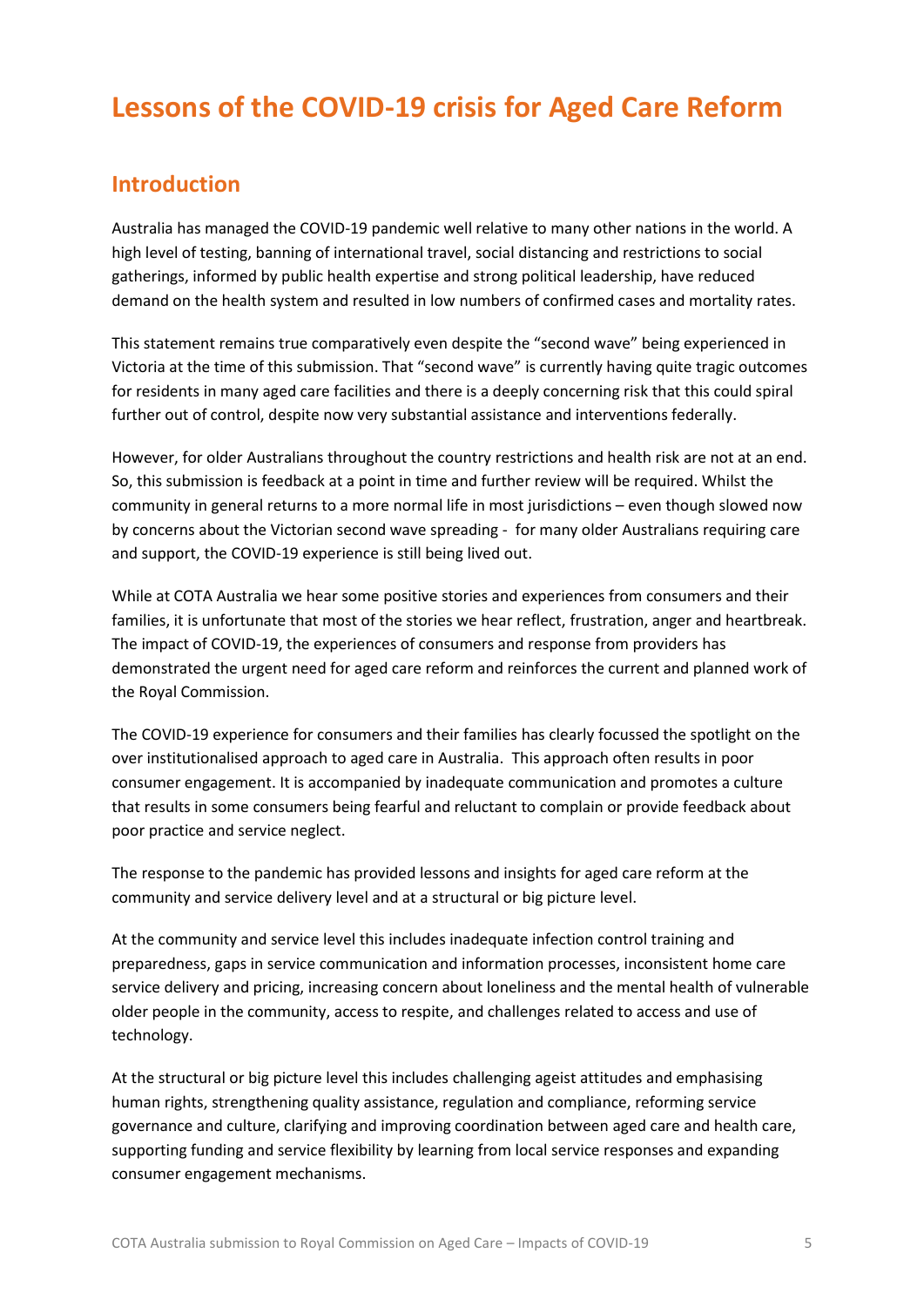We have been strongly reminded of the critical importance of raising the consumer voice and its place in transforming the aged care system.

#### <span id="page-5-0"></span>**Over Institutionalisation of Aged Care in Australia – Residential Aged Care Visits**

COVID-19 has shone another light on the Royal Commission's diagnosis that aged care is over institutionalised Through the experience during COVID-19 in relation to Visitor access to residential aged care, which we explore here.

Many providers responded quickly and forcefully to the initial COVID-19 wave to reduce risk by isolating residents from visitors, by banning visitors (often with no or little notice). However there were many cases in which the impact of this move on the emotional and psychological health and wellbeing of consumers, and indeed in many cases their physical health, was not given the same attention. The approach of far too many providers to visiting restrictions was inflexible, lacked provision for compassionate circumstances and involved limited or no capacity or planning to respond to regular care needs of residents who had been partially dependent on family visits.

In response to the initial wave of COVID-129, which included initially one and later two outbreaks and deaths in residential aged care in Sydney facilities, we saw many if not most aged care homes across the country implementing blanket "lockdowns" with no provision for visitation on compassionate grounds, including end of life, or reasonable assessment of risks, incorporating appropriate safeguards. We note that the term "lockdown" is deceptive. Homes are not locked down – that would involve management and staff being confined. Rather they are in "lockout" mode with regard to visitors.

Some family members, carers and friends of older people living in residential care play a significant role in their care. Its unfortunately a minority, but numbers are not insignificant. This role can include supplementing or enhancing care provided by providers. During the initial stages of the residential aged care lockdown, many residents were denied support from their relatives, carers and friends who were prevented from seeing their loved ones often with little or no communication. This led to stress, frustration, loneliness and disconnection. It also acted to increase risk by compromising the health of vulnerable residents. Limited and poor communication and information provided by residential services left many families and friends confused, frustrated and worried about the health and wellbeing of relatives in residential care.

#### As one family member stated

*"by controlling time, duration and space for social visits, providers have effectively removed resident freedom and rights and removed transparency. Surely this is not the intention."*

There are many examples of the impact of blanket lockdowns including this one:

*"Whilst physical safety is important, the impact of this severe measure on the mental health of these residents must also be strongly considered. With our elderly 99-year-old parent (mother), who is mobility challenged and extremely fragile, we worry about her mental well-being. Two of her children have spent the last few years assisting in feeding her lunch and evening meals, brushing her teeth, and keeping her stimulated. We are also often able to pick up signs of*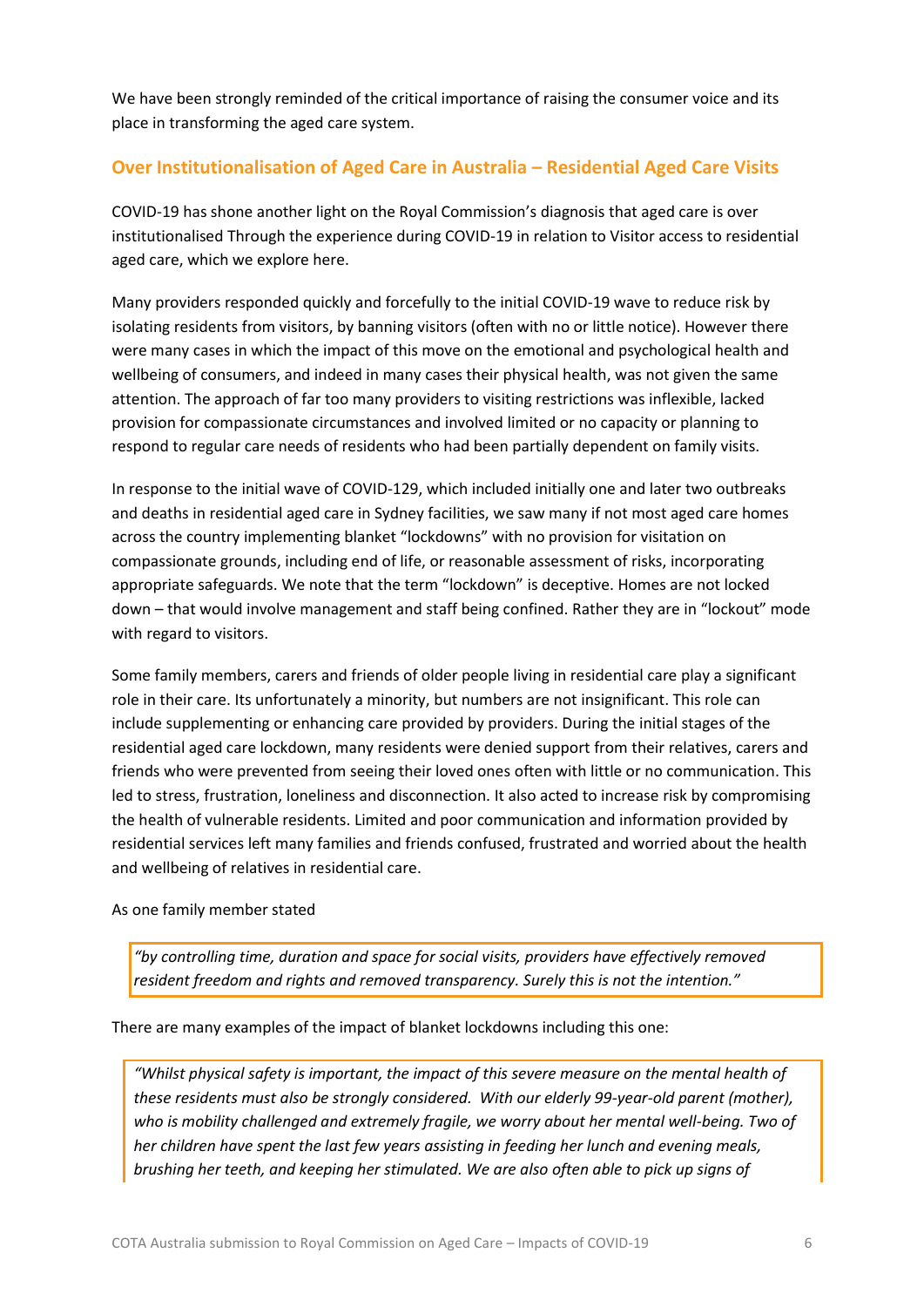*changing health and advise staff. Mum doesn't seek out friendships with other residents. She desires and finds comfort in the company of her family. Without her family, we are afraid our mother will feel forgotten and become depressed and basically give up."*

On 16 March 2020 National Cabinet announced guidance on restricted visits to residential aged care. In line with general public health measures this included not permitting visitors who had cold and flu symptoms or had returned from overseas or had contact with others with COVID-19. There was also guidance on the nature of visits including limiting visit duration time and numbers of visitors, conducting visits in areas to limit transmission, demonstrating evidence of influenza vaccination, not permitting children and practicing physical distancing. The National Cabinet guidelines also advised providers to make exemptions on compassionate grounds and to facilitate other communication mechanisms to compensate for reduced numbers and duration of visits. It also made it clear that in cases of outbreaks, full lockdowns would occur.

In the weeks following the National Cabinet announcements, COTA and other consumer organisations such as OPAN, National Seniors and Dementia Australia, and also the Aged Care Quality and Safety Commission, collectively received thousands of complaints from distraught relatives unable to visit or even have contact with loved ones, including family members who had attended daily for care and support, and including end of life situations. We heard from consumers themselves ("I'm in a prison") and their families that many providers were implementing a full exclusion approach. Others were implementing lockdown but making allowances on compassionate grounds. Another group of residential care provider maintained a strict set of restrictions but did not preventing visits, only severely limiting them.

Lockdowns and approach to visits received increasing media focus and there were also complaints to , members of parliament and Ministers. Medical practitioners Were expressing concern about the directly perceived mental and physical health impacts of resident isolation.

Faced with a situation in which the vast majority of providers had committed to full lockdown COTA Australia and other consumer bodies took a joint position arguing that compassionate exemptions were essential to the Australian Health Protection Principal Committee (AHPPC) and through them to National Cabinet. However National Cabinet was not prepared to accept that visitor exclusion should continue in the way providers had enacted it, without any strategy for emerging from it.

On 21 April 2020, the Prime Minister expressed the National Cabinet's significant concerns about the impact of restrictions over and above those recommended by the National Cabinet on the health of residents. The views of National Cabinet were largely rejected by aged care providers, quite publicly. This lead to additional comments made by the Prime Minister on Friday 24 April, on behalf of the National Cabinet, that if providers did not voluntarily comply with guidance to allow visits then the Government would regulate that providers would be required to seek an exemption from practices going beyond the AHPPC rules and would need to have sound grounds for this exemption to be granted.

The issue was increasingly being played out in the media as a standoff between providers and the Federal Government and National Cabinet. In response, on Monday 27 April COTA Australia initiated the move for an Industry Code on Visitors to address this situation more constructively, to be endorsed by consumer organisations, provider peaks, and National Cabinet. The Code would govern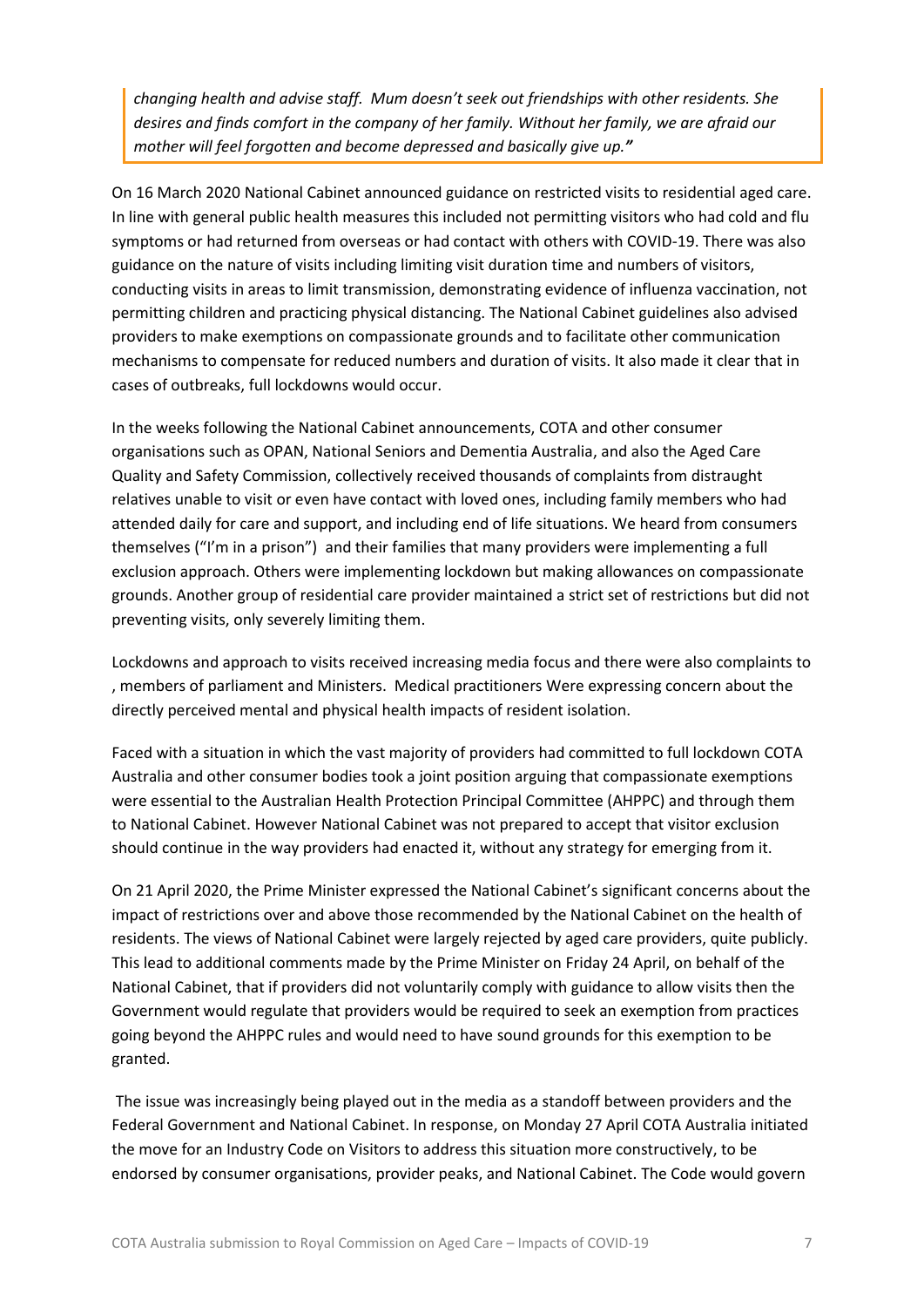the rights and responsibilities of providers and consumers (including family, friends and carers) regarding visits.

Our initiative was supported by other leading consumer bodies, so we then approached a provider peak on Monday evening to test the idea and also floated it with government. With active support from Minister Colbeck and the Department, a couple of industry peaks, and some leading providers, a Draft Code was developed through some intense negotiations and within 72 hours, on Thursday evening 30 April, we had a "Consultation Draft" endorsed by four consumer peaks, seven provider peaks, and sent to AHPPC and National Cabinet which were meeting the next day.

On Friday 1May the Prime Minister and Minister Colbeck announced the National Cabinet's adoption of the Industry Code (albeit it was still a Consultation Draft) as well as a COVID-19 funding package for providers (the story of which is for another day).

Over the following week both consumer and provider peak bodies undertook consultation with their members and the public regarding the Draft Code. A substantial quantum of feedback was received, most of which was positive (apart from the Anti-Vaxers objecting to the requirement for visitors to be vaccinated against the flu), with a number of constructive suggestions. Further negotiations proceeded late that week and over the weekend and the final version of the Industry Code for Visiting Residential Age Care Homes during COVID-19 was agreed on Monday evening and released Tuesday morning with a joint Media Release. Minister Colbeck followed with a Media Release indicating the government's endorsement of the Code. Initial implementation of the Code by many providers saw an improvement for many consumers and their families and a more consistent approach to visitor access in aged care homes. COTA Australia received considerable feedback from older people that the Code has been effective in enabling visits and improving relationships between families and friends and facilities. However, COTA Australia continues to receive reports of restrictive behaviour and poor outcomes for consumers and families.

The Code has been further reviewed with changes to reflect better outcomes for consumers particularly in relation to length of visits and facilitating real human contact. The Code was substantially revised after the release of new AHPPC guidance on 19 June and subsequent major changes to State and Territory Health Directives after that. The revised Code was reissued on July 3, 2020 and is available on COTA Australia's [website](https://www.cota.org.au/policy/aged-care-reform/agedcarevisitors/) at <https://www.cota.org.au/agedcarevisitors> . The Code is currently being revised to include the new Victorian Health Directive issued in the context of the current situation of community lockdown. We note that the Directive closely follows the Code in respect of compassionate provisions.

In hindsight, the full impact of implementing such long-term restrictions on consumers had, in many cases, not been considered or planned for by providers. Many providers have experiences with restricting visitation for short term situations such as managing influenza or gastroenteritis outbreaks. Applying the same response in COVID-19 was a limited institutional response without looking forward and this did not include broader strategies that focused on the experience of and impact on the consumer of a lockdown with no exit strategy.

The residential care response to residential aged care visits during COVID-19 has highlighted the flaws in the institutional model responding to the care needs of older Australians.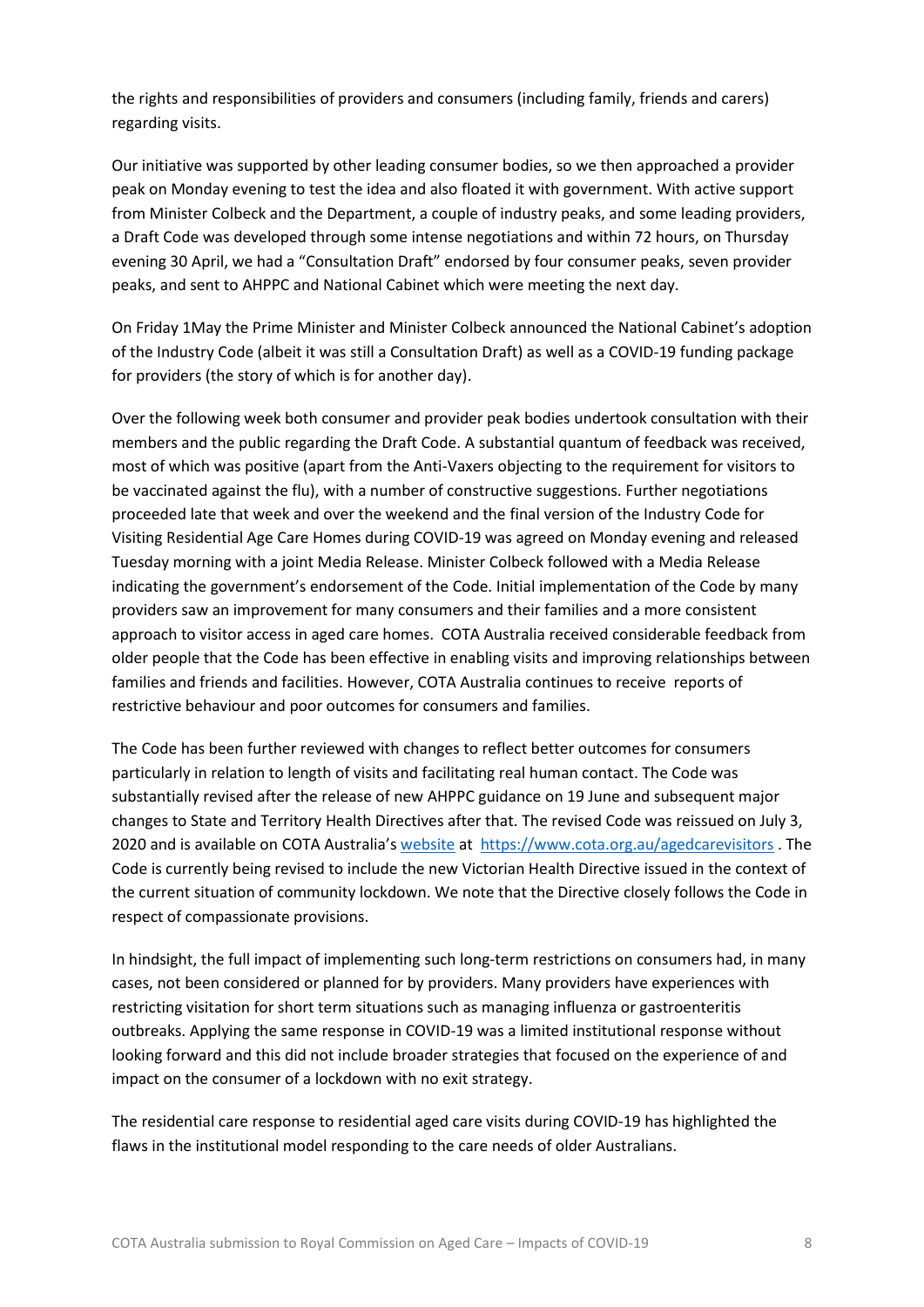#### <span id="page-8-0"></span>**Consumers fearful and reluctant to complain or provide evidence of poor practice**

COTA Australia receives, and through the COVID-19 has continued to receive, a significant number of reports indicating that older Australians accessing care and their families, carers and friends, are fearful and reluctant to provide feedback or complaints. COVID-19 has highlighted that they have little confidence in protections offered against reprisals for providing feedback and some are fearful of repercussions.

• *Kim told COTA Australia that she reluctantly cancelled all her mum's medical appointments, including those with her psychiatrist and oncologist, after the home advised her that if her mother left the residential premises, she would be isolated for two weeks upon her return. Kim's attempts to reason with the home's general manager, were meet with a blanket "no exemptions in any circumstance" response. Kim said she entertained the prospect of contacting the Aged Care Quality and Safety Commission but was nervous that this might have negative care and support repercussions for mother. She is now considering having her mother stay with her, but afraid that she will not be able to arrange for community nursing support.*

In another case

*"They have told me it's a privilege that I can see my husband now. I don't want to rock the boat, I'm afraid they will take away my privileges."*

Fear of reprisals based on previous experiences was a common theme amongst those who were reluctant to complain.

- *A family member said that he was extremely nervous about complaining to the aged care home where his father, who had advanced dementia and high care needs, resides because of his father's alleged past emotional and physical outbursts supposedly directed at staff; a situation that has never fully been resolved. The son explained that although he is upset about the lack of collaboration around the lockdown, he is afraid that if he complains the home might ask him to consider moving his father to another facility, or his father may be treated unfairly. He is afraid that his father will again be subjected to forcible restraint.*
- In another case, a carer expressed her frustration and concern about making complaints. "I don't feel I can take this further as a complaint. I'm already enemy number 1 as far as they are concerned."

This reflects institutionalisation and a paternalistic power imbalance preventing an understanding of reform issues and is contrary to good practice. It highlights the importance of supporting older people to share their stories and perspectives.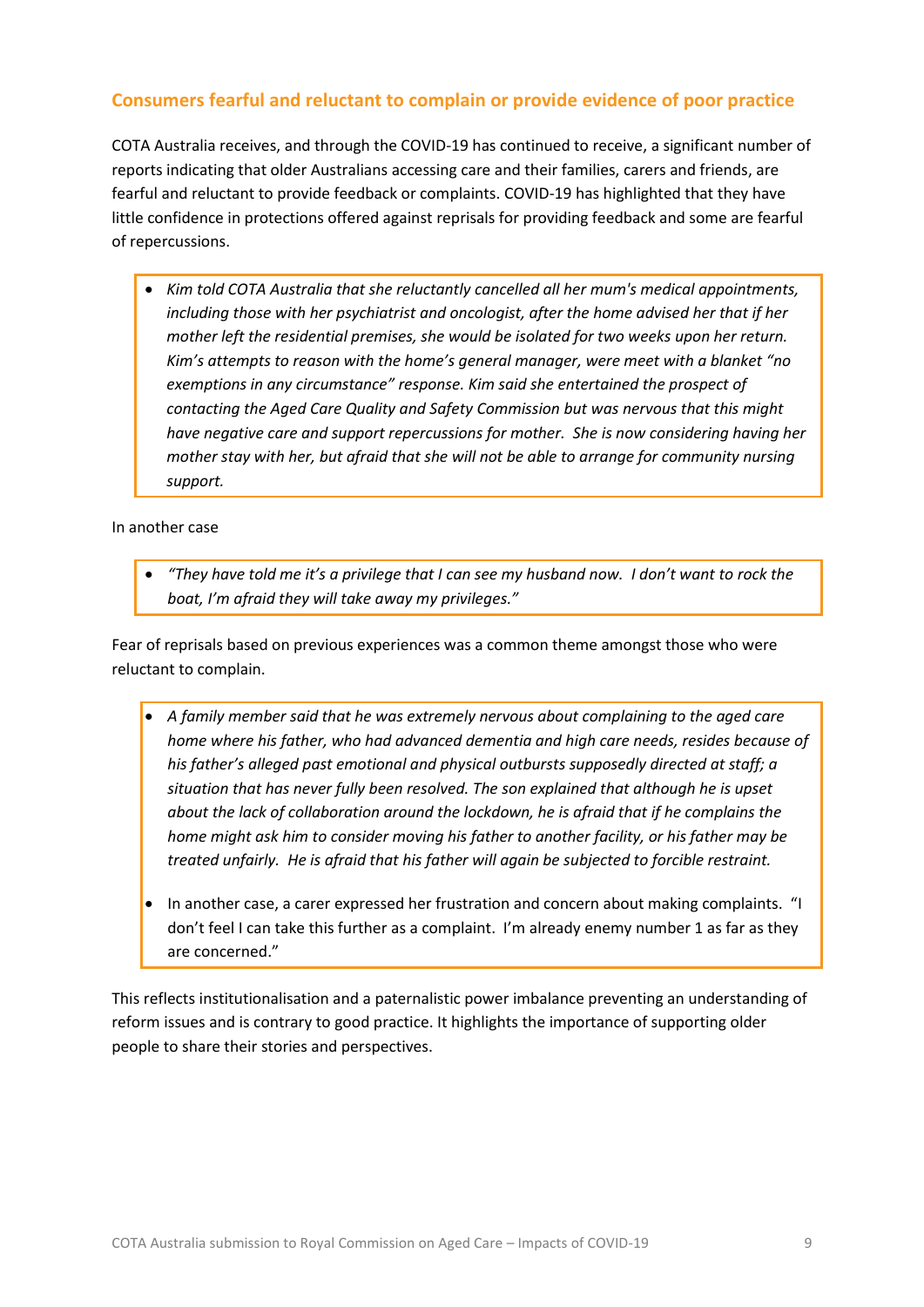# <span id="page-9-0"></span>**Community and Service Delivery**

#### <span id="page-9-1"></span>**Gaps in planning for increased infection control**

Residential aged care providers generally responded quickly to protect older people from the spread of COVID-19 through isolation measures directed at visitors and activities. At the end of the first phase of COVID-19 it was widely said that the sector had done well in preventing COVID-19 outbreaks in residential care, and that this reflected sector improvements in infection control after major issues in earlier years.

COTA Australia's view, however, was that the very low incidence of COVID-19 infection and low loss of life in Australia was primarily a function of public policy measures such as international border closures, restrictions on movement and gathering; and community physical distancing and hygiene measures reducing the level of community transmission. We therefore said publicly that we thought the jury was out on sector preparedness.

Experience in Melbourne as we write appears to show that there are at least significant holes in sector preparedness and capacity. As in other aspects of aged care quality performance it appears that infection control readiness and mitigation capacity is variable across the sector. This is not a surprise to us, regrettably.

Experience during the first phase of the crisis did reveal that a minority of facilities had inadequate infection control practices and plans potentially leading to disease outbreaks; and insufficient training in the use Personal Protective Equipment (PPE) which could have had severe impacts in the case of more outbreaks, as demonstrated in Newmarch. Amongst the feedback received by COTA Australia from consumers and families were concerns about the lack of or misuse of PPE.

A survey conducted by the Aged Care Quality and Safety Commission in mid-March 2020 found that around one-quarter of services signalled that they have further work to do on putting in place arrangements to ensure sufficient supplies of protective equipment, hygiene and cleaning products in anticipation of increased need.

Allied health professionals report that many residential care facilities are not equipped to ensure the level of hygiene and physical distancing practices to protect residents from COVID-19. This is reflected in the lack of PPE, insufficient handwashing stations throughout the facility and small group rooms to conduct activities with sufficient physical distancing, and incorrect PPE practice.

COTA is concerned about the view presented by providers and their representatives that residential aged care should not be expected to implement and manage stringent infection control because facilities are not hospitals, have different staffing arrangements and provide a 'home-like' environment. This argument is counter to developing staffing, design, cohort management and resident transfer solutions to ensure older people are safe from a variety of infections to which they can be exposed in residential care, and indeed is not consistent with the Aged Care Standards.

If we are going to continue to provide support and care to many of our most frail, chronically ill, immunocompromised and at risk citizens in congregate care facilities then we have to recognise that disease prevention and control are essential and not inconsistent with a 'home like' environment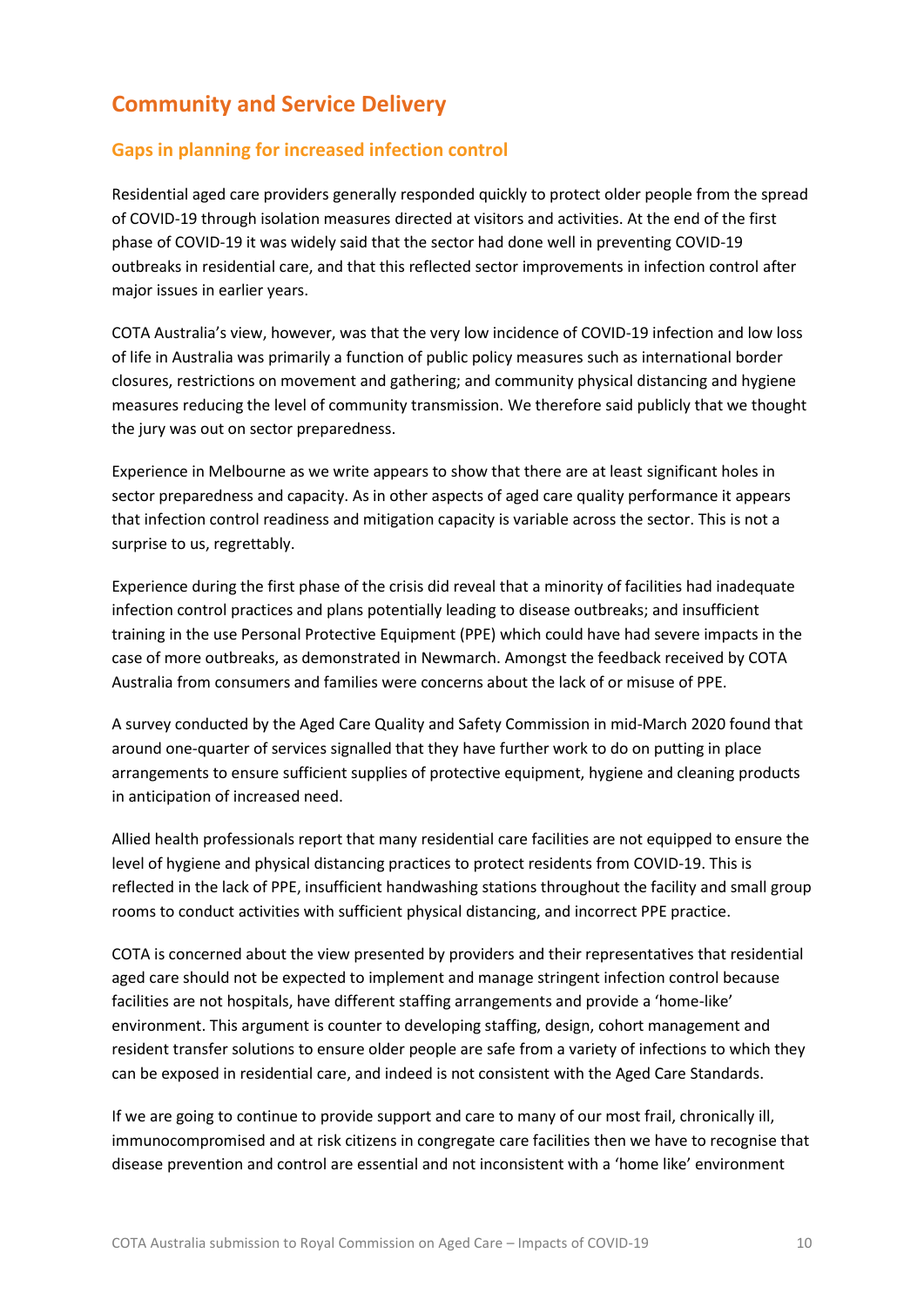but do have significant implications for facility design, staffing and training, management and governance.

More evidence and review are required to fully understand and assess the adequacy of infection control preparedness in residential aged care across Australia to respond to COVID-19 and future pandemic situations and public health risks. It is essential that the lessons of the two homes in NSW in the first phase and the large number of providers in Melbourne in their second phase which have experienced large outbreaks is documented and learnt from, and that the overall preparedness of the sector is reviewed in depth.

#### <span id="page-10-0"></span>**Impact on consumers of inadequate infection control**

In residential aged care, in addition to feedback on the use of PPE many families reported to COTA Australia poor infection control practices that they have witnessed such as staff touching and moving between residents without any attention being paid to hand hygiene and/or the wearing of masks.

- *"The nurse helped three other residents before assisting my father to reposition himself in the chair. At no time did I see her wash her hands."*
- *"the worker who supported my mother, who is 91 years old and suffering from respiratory failure, to make her way onto the balcony was wearing a mask, although it was hanging about her chin."*
- *Another daughter advised that her mother had complained that the nurse who takes residents' blood pressure does not wear a mask and "uses the same blood pressure sleeve for several residents without any attention to sterilising between uses."*

Even with excellent infection control practices, some providers have failed to safely enable residents to access appropriate areas and services within facilities (e.g. walking in a garden), contributing to confusion, inactivity and unnecessarily disrupting routines. In some cases, there is evidence of minimal or no effort to provide mental stimulation and meaningful activities for residents.

Many families told us about the importance of family visits, social interactions and routines for their loved ones. The stories and quotes below from consumers and families highlight some of the situations consumers and their families find themselves in now and the negative impact of overly institutionalised responses:

• *"My father has Alzheimer's disease and has been in an Aged Care facility for a year and a half. Prior to coronavirus, one of my brothers or I would visit Dad six days a week for roughly two hours at a time. We would regularly end our visits with walking Dad out to the dining room for dinner, which he enjoyed & he had become familiar with the men on his table. Since the facility went into lockdown, one of us has rung him every day and it has become apparent that Dad's daily routine has fallen apart. He has stopped going to the dining room for meals and simply stays in his room all day. During last week's phone conversations Dad was very angry, threatening to kill himself and begging for us to get him out of the facility.*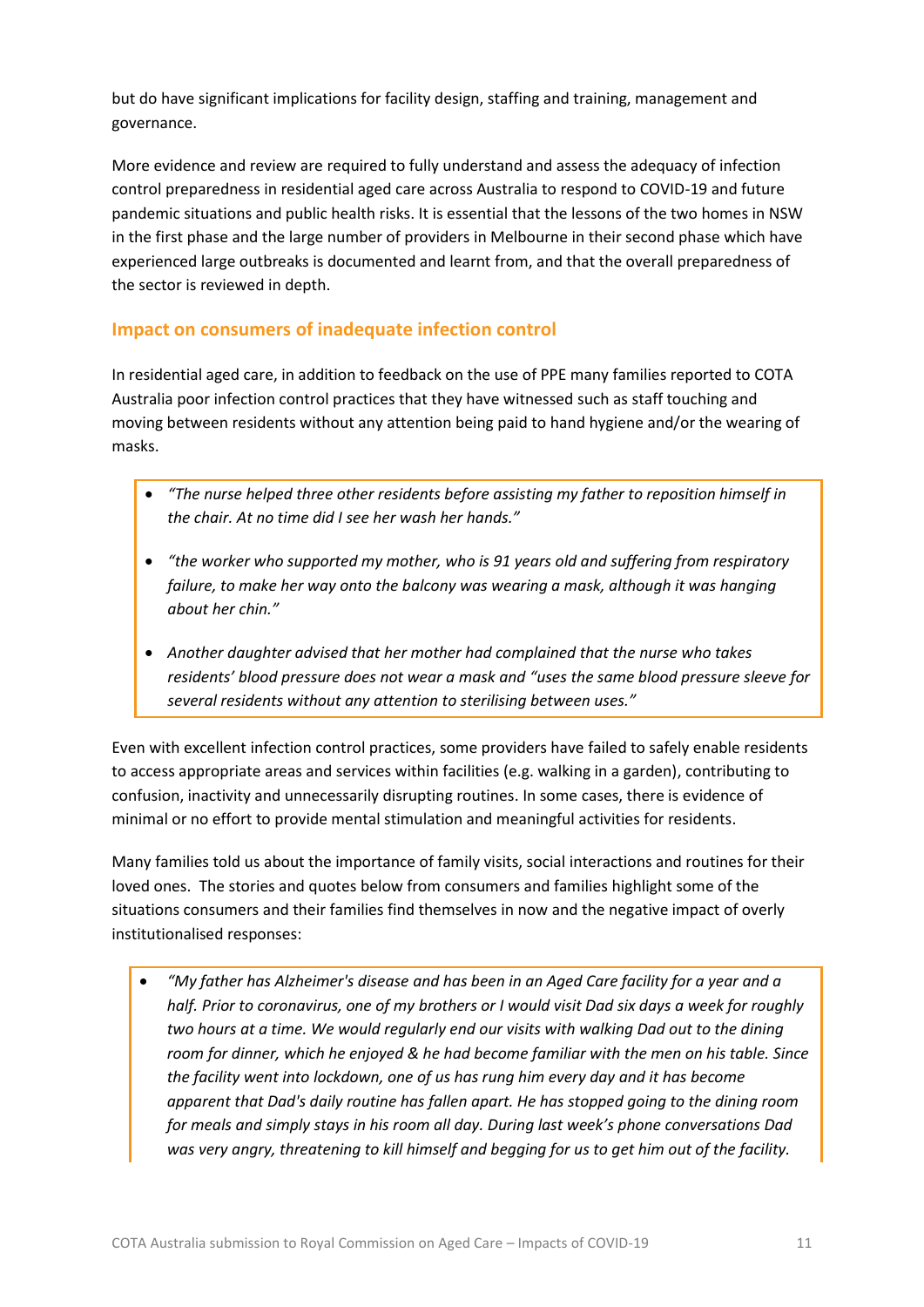*We suspect that Dad desperately needs some social interaction added back into his daily routine for his mental* 

- *Sarah, a health care professional, understands the need for some controls but is concerned about her mum's mental health. In addition to disallowing Sarah and her brother to visit their mentally agile mother, the home has stopped all activities, communal dining and residents' visits to other residents' rooms. Sarah is upset that not only has the home stopped their mother's visits from family but have also banned her from direct communications with her friends at the home.*
- *"As her dementia has advanced my aunt has forgotten English and has reverted to her mother tongue, Mandarin. She is unable to converse with other residents, but still enjoys being around them. Only one staff member can communicate verbally with my aunt. However, she works as a casual. My aunty is alone in her room all day and all night as the nursing home has cancelled all family visits and social activities including communal dining. Her severe arthritis prevents her from using and or holding a phone.*
- *" Although my father has advanced dementia, he remains physically active. In the past the aged care facility has agreed with us that keeping him physically engaged in activities, especially gardening, is important to managing his emotional wellbeing and behaviour without overdoing the medication. However, now he is being kept in his room. As is the home, we are aware that this will result in him becoming difficult. We are very concerned about how the home will deal with his outbursts."*

#### <span id="page-11-0"></span>**Importance of effective communication processes with consumers, families and friends**

Poor or no communication with older Australians, families, friends and carers by some residential care providers has fuelled frustration, anxiety and concerns. Scenes portrayed in the media of confused and angry people standing outside of facilities worried about their loved ones, in many cases, reflected a breakdown in communication. COTA Australia received many calls and emails from families commenting on lack of communication from residential aged care providers. A small sample of the stories we heard at COTA Australia below encapsulate the situations and feelings of families and friends in being isolated from loved ones without compassion.

- *The lockdown was imposed without any communication with families. "The home just told us not to visit. No discussion. When I phoned to discuss why an absolute lockdown was being enforced, I was told, "you can stand at the front entrance and talk through a glass door." That's all they offered. Then the person added that is the home's new visitation policy and that it would be reviewed when the general manager was ready to do so. I was made to feel that I was being selfish and not prepared to put my grandmother's health first."*
- *"On April 28th, I received an email from the nursing home that had been written by the CEO on the 9th April explaining the reason for the lockdown. I'm disappointed with the delay of communication and angry that my request to see my dad was turned down."*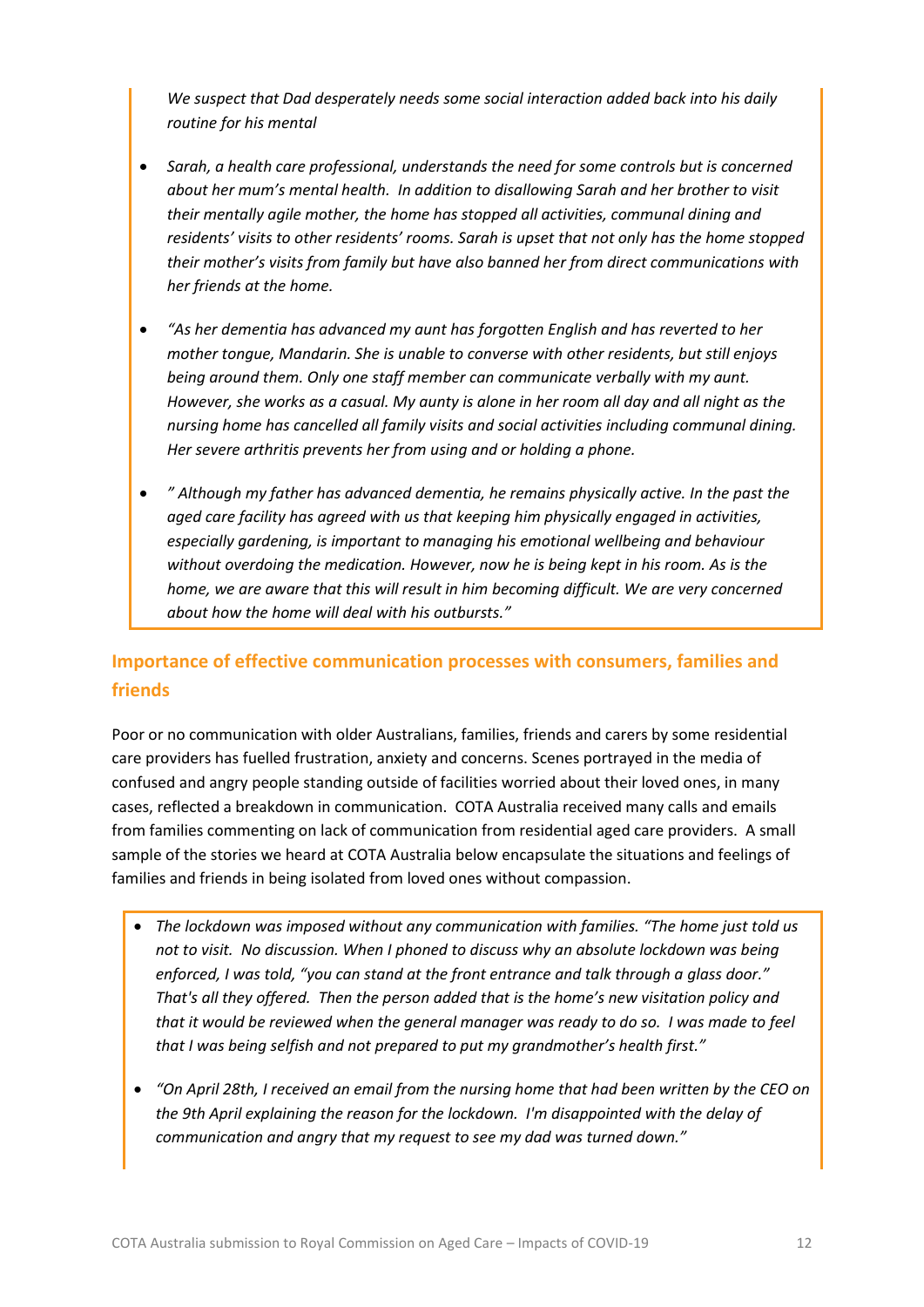• *In another instance, a granddaughter's request to see her nan on compassionate grounds was initially granted. However, when she arrived at the facility two hours later, she was denied access because she wasn't one of two people that the home had now nominated as her visitors. The granddaughter then phoned the named family members only to find out that they had not been advised that they were the nominated visitors. "I tried to reason with the manager of the home, and then asked to speak with the general manager. The manager refused to tell me who the general manager was or how to contact him. She said that contact with the general manager was made by her and her only. Later that day, the family members found out they were Nan's "nominated" visitors. "As yet, I have not been able to visit."*

These stories demonstrate a lack of understanding of the role of the consumer at the centre of service delivery. They also highlight poor preparation for a crisis situation particularly on the importance of planning communication and information processes prior to the event. The pandemic experience highlights the importance of the input of consumers (including families and friends) in the development of effective communication content and strategies.

As one family member asked, why were we not involved in the decision. The example below emphasises not only the need for engagement with consumers, but also the importance of how the communications are made and considering the style of tone of messages.

• *"It is our loved one who is being kept in lockdown. We appreciate the emphasis on physical safety but know that our mother overall health depends on her contact with her family. There is nothing we would do to upset her or put her in danger. If only the facility invited us to help with deciding what happens during the time of coronavirus. We can be trusted."*

On a more positive note, we also heard about the performance of providers who had developed good communication strategies and were able to put them to good effect. Unfortunately, from the feedback we received at COTA Australia substantial number of providers did not practice a person centred, principles and compassionate approach to visits and enforced isolation of residents.

- *"My husband was emailed by the head nurse to advise that the facility would implement a lockdown within 24 hours. The nurse explained why the lockdown was being imposed and that special arrangements would be in place to assist up to two family members to meet in their loved one's room for pre-arranged short visits twice a week, for residents to communicated electronically with their family and friends, and that longer visits would be permitted on compassionate grounds. The nurse asked my husband if he had any suggestions for how the home could provide his mother special assistance during the lockdown. We were impressed and pleased with the approach taken by the home – my husband felt relieved knowing that his mum is being sensitively cared for (she has only been in permanent care for 5 months)."*
- *"On the 30 April, after a little pleading, the nursing home said I could take my aunt's tiny dog to the home for a short visit. Being able to have Louie on her lap and stroke him was one of the very few pleasures left in her life. On the 2 May, my aunt, who was blind and deaf, had a significant fall and sustained multiple injuries. Her advanced care directive indicated that she did not wish to be hospitalised. No family member was able to visit on the 2nd. However, on*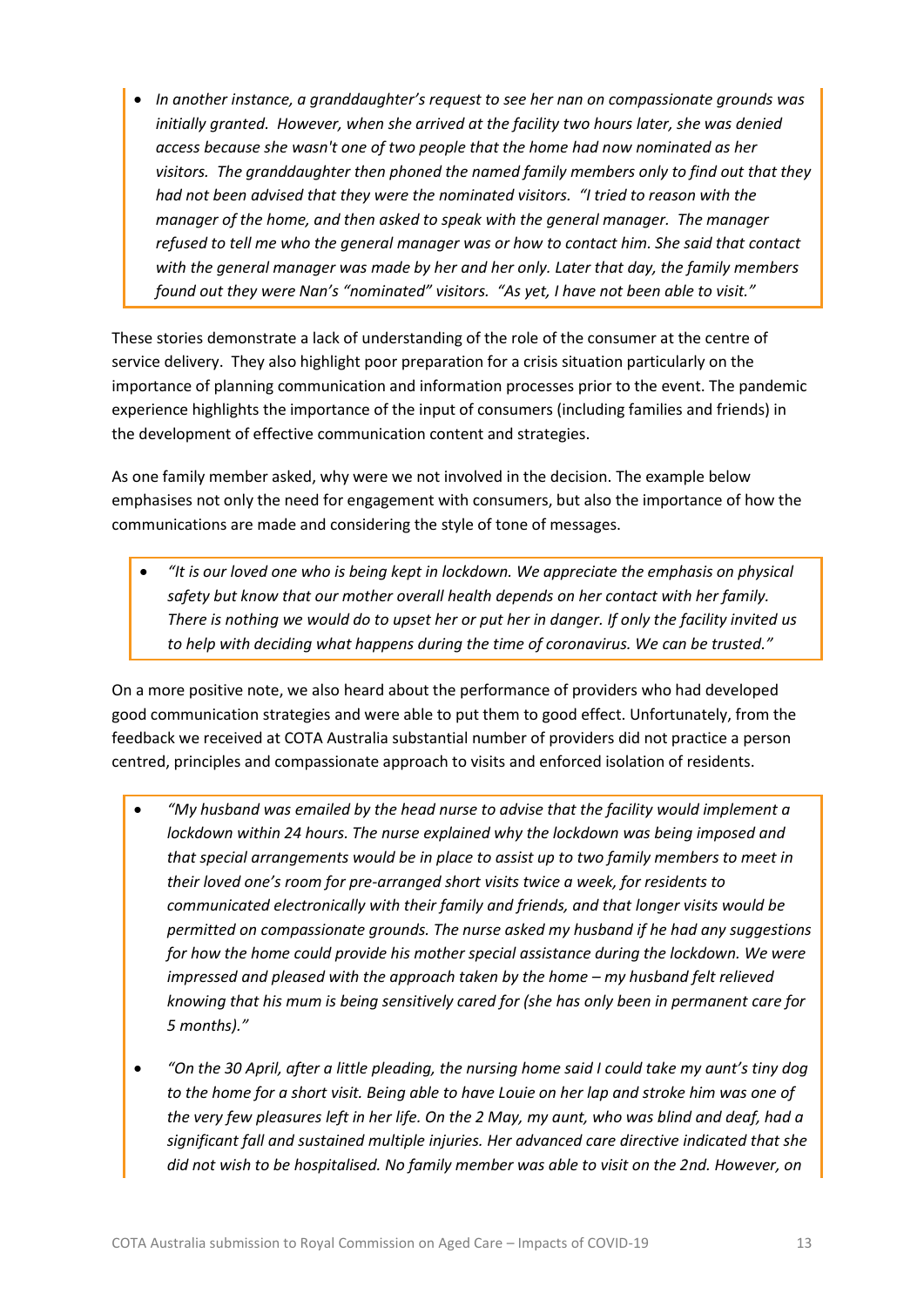*compassionate grounds the family were able to visit on 3 and 4 May (with no restrictions on our time). My aunt passed away on the afternoon of 4 May surrounded by her family."*

• *"The staff at my husband's nursing home are fantastic. They are doing all they can to ensure we have contact with our loved ones. Sure, it is not ideal, but they are doing their very best to support all involved and reassured that our mother is well. I applaud their efforts."*

#### <span id="page-13-0"></span>**Effectiveness of service delivery and consistency in pricing of home care**

We have heard much about the impact of the COVID-19 pandemic in residential aged care. The impact on aged care at home is still unfolding. The lack of service planning and policy attention on home care, in part due to the focus on issues in residential care, is of considerable concern. Most people receiving aged care services are living in their own homes and utilise local health and other social support services.

In feedback COTA Australia has received from consumers and their families, there is some evidence of inconsistency in home care service provision with local providers implementing various and contrasting rules, guidelines, practices and price increases in delivering services. These practices include reducing hours of service without discussion or agreement abandoning the principle of consumer choice and control. There have also been reports of some providers significantly increasing hourly rates for services and of blanket increases to cover COVID-19 expenses that are then billed as case management. There have also been numerous enquiries from aged care consumers regarding clarification of why providers can still levy service charges although providing no service/s.

- *As one older person communicated to COTA Australia, "I phoned to query the additional costs that appeared on my statement only to be told that the increase was necessary to cover the extra administration involved. This is incredibly confusing as, apart from a call twice a week, I am receiving no services."*
- *In another instance, the older person was advised by their service provider that a slight increase in the administrative cost was necessary to help pay for the additional staff required to replace those on sick leave.*
- *Another case where a provider added \$85 per week for additional case management services "until this situation is over."*

These reports of inconsistent or poor home care delivery practice highlight how little we know about the safety, health and wellbeing of older people currently receiving or waiting for home care packages. Care at home has received relatively little attention in comparison to residential aged care. However, at COTA Australia we are concerned by the lack of focus on supports at home. We know from our interactions with older Australians and the outcomes of a number of our projects<sup>1</sup> it

<sup>1</sup> https://www.cota.org.au/information/home-care-today, https://www.cota.org.au/information/self-management-in-homecare/increasing-self-management-home-care-project/, https://www.cota.org.au/policy/state-of-the-older-nation/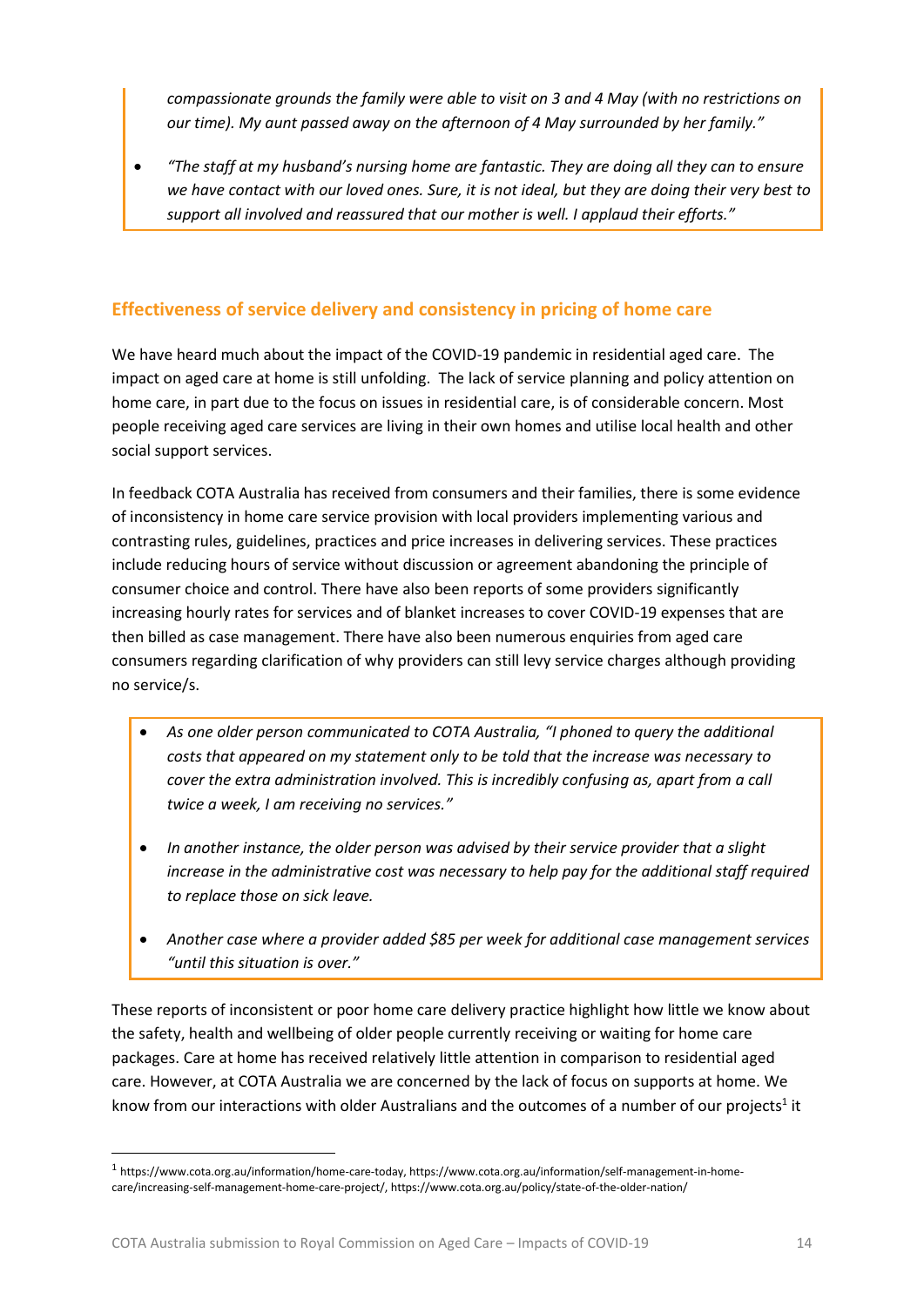is the overwhelming preference of older Australians to live at home and access supports to be able to do so for as long as possible. Demand for government subsidised and privately funded supports for care at home will continue to grow. More investigation and review are required to better understand how the COVID-19 experience has impacted on home care service delivery and to ensure consistency and quality that enables consumer choice and control.

# <span id="page-14-0"></span>**Understanding and responding to loneliness, social disconnection and mental health of older people**

The social distancing measures implemented during the COVID-19 crisis have compounded the loneliness and social disconnection of some older people living in the community and in residential aged care, potentially leading to significant mental health issues. Existing research demonstrates that social disconnection puts older adults at greater risk of depression and anxiety and reports to COTA Australia during the crisis have confirmed this.

The self-isolation measures, implemented to ensure public safety, disproportionately affect many elderly individuals whose only social contact is out of the home, such as at day-care venues, community centres, and places of worship. Those who do not have close family or friends and rely on the support of voluntary services or home care, are placed at additional risk, along with those who are already known to be lonely, isolated, or secluded.

Over the past few months, online technologies have been harnessed to provide social support networks and a sense of belonging to support vulnerable older people. However, this is limited for people with poor access to or no literacy in digital resources.

The COVID-19 experience has highlighted that interventions enabling more frequent telephone contact with significant others, close family and friends, voluntary organisations, or health-care professionals, or community outreach projects providing peer support throughout the enforced isolation. The development of COTA Australia's Older Australians COVID-19 Support Line is an example of this. The support line provides advice, support, referrals and connection to older people and receives funding from the Australian government.

The required public response to COVID-19 in Australia highlighted the extent of loneliness and mental health issues experienced by older people across a range of living circumstances. Understanding and responding to this is an important element of service reform and should result in changes to current service practice and new initiatives. Families have highlighted the challenges of technology for older Australians below:

• *"My mother has advanced Parkinson's and a degree of dementia related to her Parkinson's. Before COVID 19, I visited my mother at least three times per week and my sister would visit on the weekend. I was devastated when I was unable to visit her in her room. The window visits are very frustrating as mum finds it hard to comprehend and communicate effectively. Talking on the telephone is also difficult as her voice is very soft and croaky. Sometimes she can manage FaceTime, but this too is becoming more difficult. I requested but was told that that she cannot be taken out onto the balcony, where she could sit with her plants and get some fresh air. Since the lockdown she has been more confused and anxious, and I am scared she is slipping away."*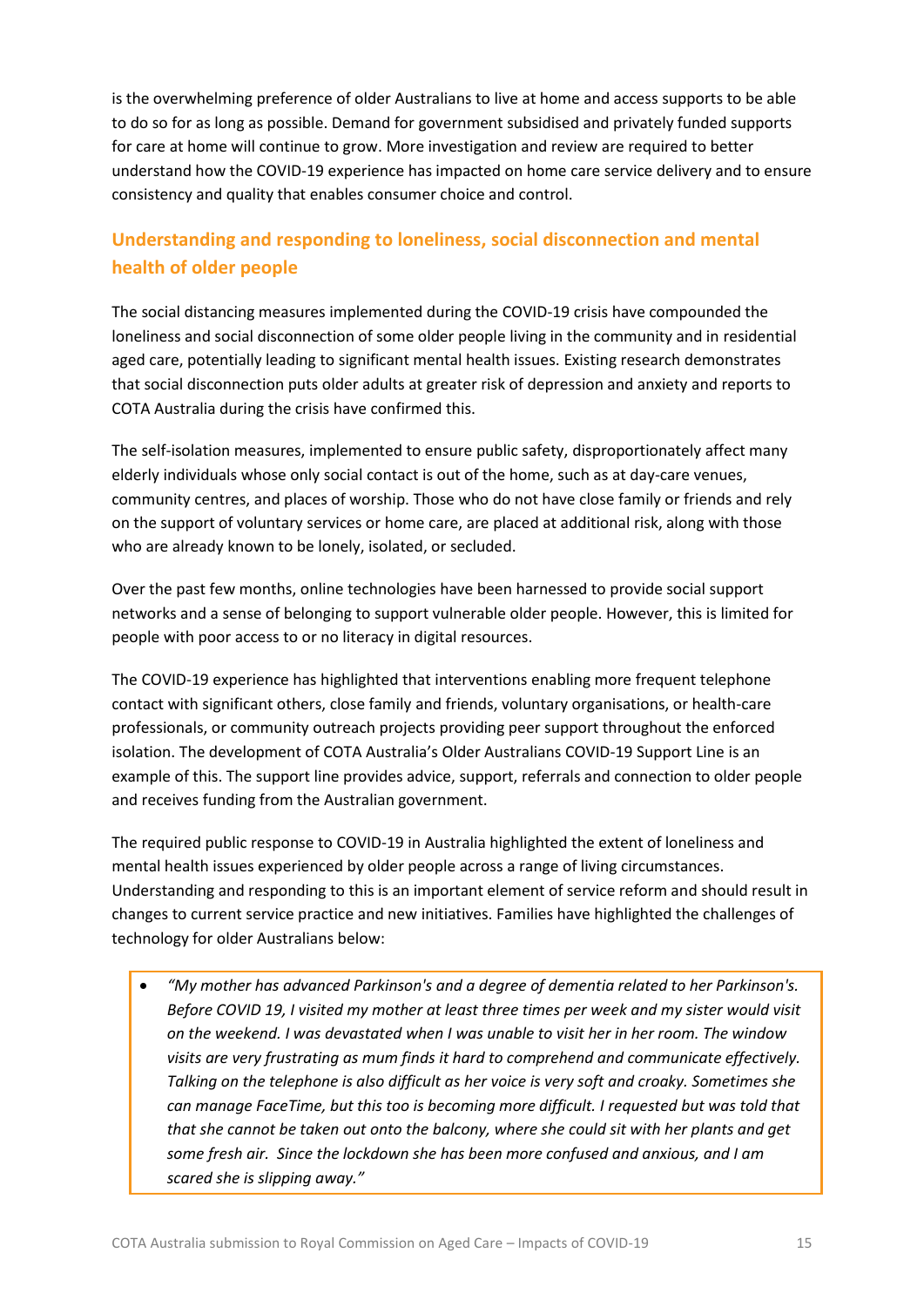• *"My dad's aged care facility has been in lockdown since the 17th March and whilst I understand the home's wish to protect the residents from Covid-19, I am concerned for the morale of the residents. They look forward to their visits from family and friends. My brother and I miss our time with my dad. We have only had 5 Skype sessions in the whole time as dad needs the staff to set these up. Also, we feel worried about the effect of these sessions on dad. He keeps asking to come home as he misses his children, granddaughter and great grandchildren greatly. He cries saying he is desperately lonely and wants to see his family."*

#### <span id="page-15-0"></span>**Access to Respite**

Our current information indicates that, whilst there is some respite available linked to residential care, generally the provision of respite care is very limited. While the closure of social support group activities and outings to adhere to various advice in relation to social distancing and restrictions is impacting on the health and wellbeing of those participating this has also left many carers without the respite that these activities provide. Cottage respite appears not to be available at all and carers report that in-home options or other alternatives are mostly too expensive. The lack of emergency respite is particularly concerning as this could lead to carer burn out.

- *"My partner, who is eight months pregnant, is the primary carer for her 86-year-old grandmother. Acting on the advice of her GP my partner has made numerous inquiries about short term respite for her grandmother. However, unless she agrees to place her grandmother in permanent aged care post respite, it appears that respite is not available."*
- *"After breaking my ankle and arm, my husband and I looked for aged care respite for his mother. Although you read about this and see it advertised in aged care facility brochures, within our local area respite does not seem to exist. However, two homes were prepared to offer respite if we agreed to seeing this as the precursor to a permanent age care placement. We are unsure if this always occurs, or is a special response to COVID-19?"*

#### <span id="page-15-1"></span>**Technology: access, capability, cost – source of inequity and disadvantage**

Research indicates that under COVID-19 physical isolation conditions, older Australians are more likely to suffer social isolation and several studies have already established a link between internet connectivity and reduced social isolation in older people.

Residential aged care services should have the capacity to, or be supported to, bridge the digital divide. However, many older people in the community, who utilise home care packages and home care support, do not have this capacity. COTA Australia welcomes initiatives by the Australian Government and state governments that seek to enable older people to socially connect through technology.

Many older Australians who have access to the appropriate equipment and capability have embraced technology and have become tech savvy. This has greatly enhanced and improved their social connection and has been particularly important during the COVID-19 pandemic period. A recent report found that 21% of older Australians have used a new technology for the first time and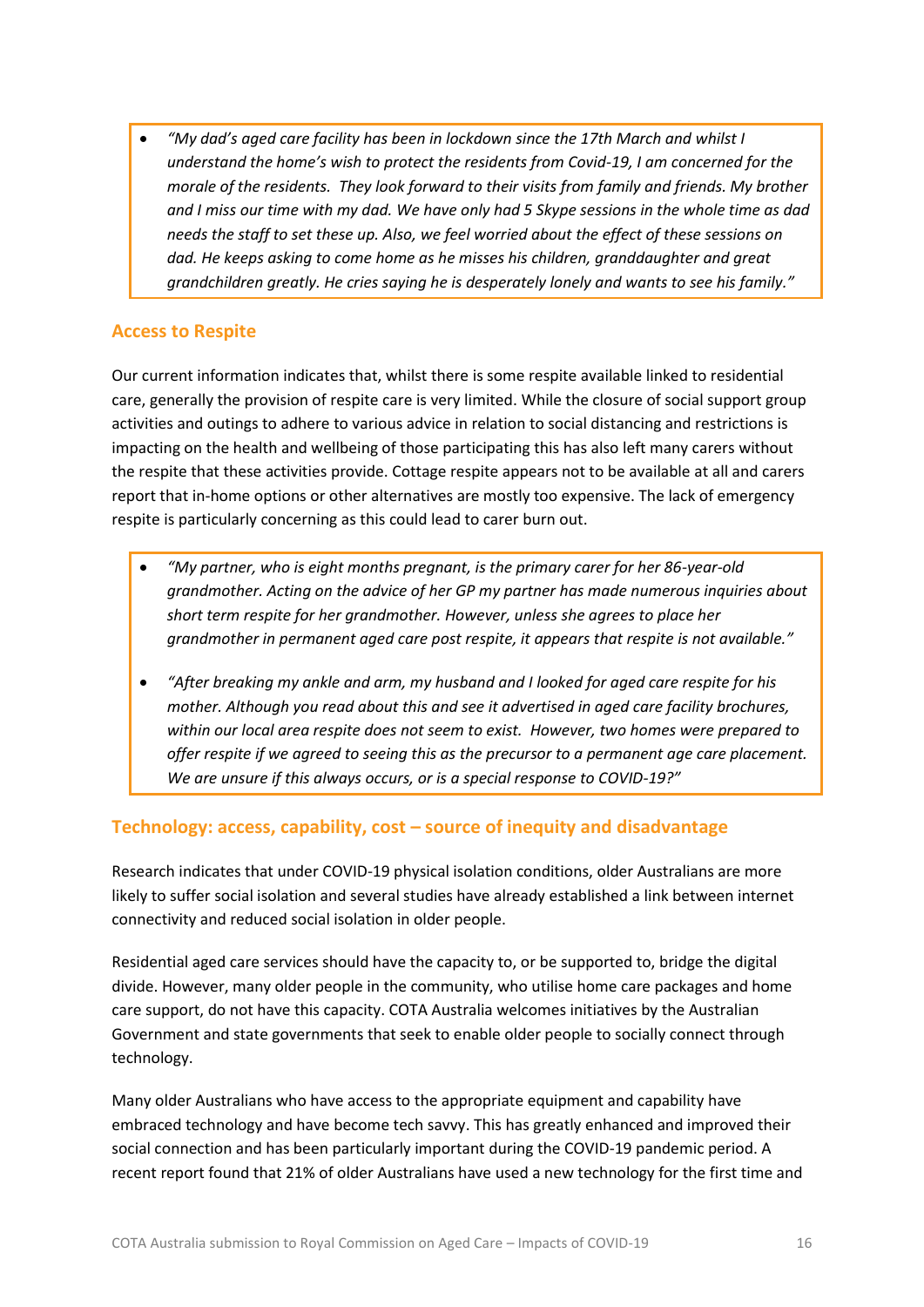29% have increased their social media use to stay connected.<sup>2</sup> However, others, often from low income communities, do not have the capacity to access technology and need support to be more digitally literate.

Whilst technology has facilitated some solutions, it is not the panacea and doesn't replace in person or in room contact. There is a genuine digital divide where some older Australians are not able to access or utilise technology. Some consumers are not able use technology due to their health issues (e.g. acute arthritis) or it is inappropriate for the purpose (e.g. you can't feed your parent by internet). Technology should complement but not replace face to face contact with family, carers, friends and important others.

• *"For our dad in aged care, the stimulation that he gets from family visitors over the last 4.5 years is irreplaceable and since the complete lockdown, his mental health has deteriorated badly as well as his overall physical health. Now he is always anxious and scared."*

As the care needs of older Australians increase or become more complex, some families supporting aged care residents have found encouraging the use of technology difficult:

• *"We have tried various technologies to interact with Nan including the phone, iPad zoom calls, windows of love etc. However, none of these worked due to her dementia and her not knowing how to use computers. She has also forgotten how to use her mobile."*

More consumer engagement and research are required to understand and respond to the digital divide to improve access to care and to enhance social connection, health and wellbeing. This is particularly important as the physical distancing of older people from others is likely to continue for some time.

# <span id="page-16-0"></span>**Maintaining critical ongoing health care for older Australians during a public health crisis**

COTA Australia has received reports that some older Australians have not been receiving critical and important ongoing health care during the pandemic period, particularly services provided by allied health professionals (e.g. physiotherapy) that support recovery, reablement and independence.

During the height of the pandemic, the Deputy Chief Medical Officer Richard Kidd reported that there had been a 30 percent drop in clients attending allied health professional services and this was particularly acute for services with a larger older client base. There was also a 40 percent decline in pathology tests. Allied health professionals are particularly concerned about testing and ongoing health care for type 2 diabetes, heart disease and kidney disease which disproportionately impact on older people.

In some areas, this is because some health services have made business decisions to close. In other cases, older people have the strong perception that they are at risk of contracting COVID-19 if they receive these services or that they are a burden on a stretched health system.

<sup>&</sup>lt;sup>2</sup> Global Centre for Modern Ageing, **Finding a Silver Lining Report 1**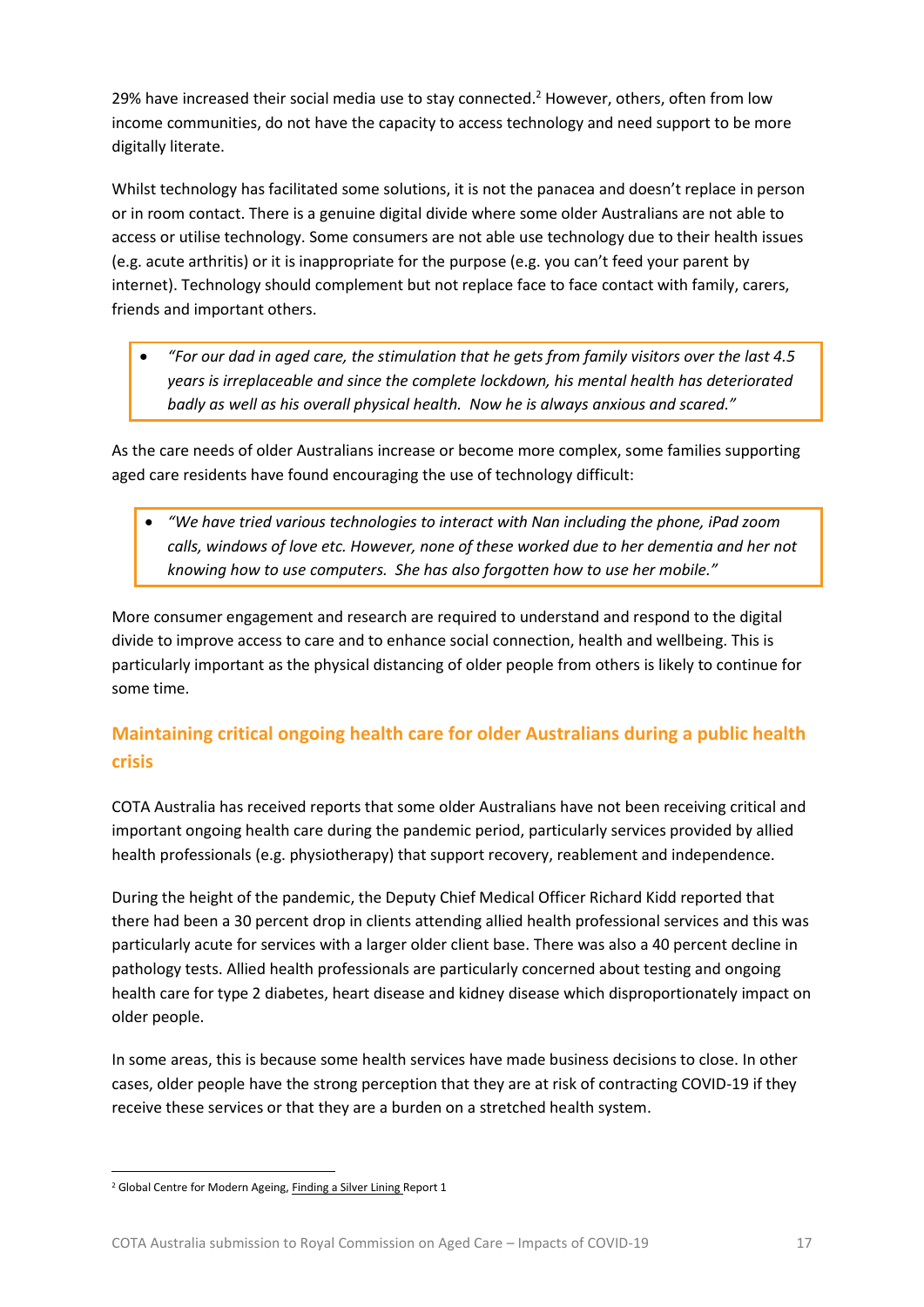Telehealth has the potential to address some service delivery issues arising from physical distancing. However, reports provided to COTA indicate that its effectiveness has been limited particularly if the consultation is limited to a phone call. Our information is that most communication with doctors was via a phone call with no visual interaction due to older people not having the relevant software or because of the practice approach of the GP. The result of this is that older people were missing out on general examinations, where, in typical times, many health needs are detected, and treatment provided.

There is evidence of confusing information and advice to older people about accessing health services. Older people were being told not to attend the clinics at the height of lock-down due to the risks involved but that phone appointments were available. Older people were still advised not to attend even when general public information indicated it was safe to attend health services. The mixed messages generally led to many older people not seeking treatment and advice. This impact is being felt for those living in the community as well as in residential aged care homes.

#### <span id="page-17-0"></span>**Increased Elder Abuse**

There is evidence from support phone lines across the country that indicate a significant increase in the prevalence of elder abuse during the pandemic crisis. Some help lines have recorded increases in calls regarding elder abuse of up to 15 percent.

It is estimated that between 2 and 14 percent of older Australians experience elder abuse in any given year, with the prevalence possibly higher. It is hard to know the exact figures because elder abuse often takes place behind closed doors and out of public view.

Some older people have been at heightened risk of elder abuse during physical distancing restrictions because they were in lockdown in the same house as the perpetrator, or unable to get to the usual places where they could seek help. In this environment, older people are less likely to report abuse or can interpret abuse as a communication issue. Financial pressures on families and higher levels of mental health issues in the community across age groups may be some of the contributing factors during the pandemic period.

Reports have included circumstances where older people are living with families and forced to live in one room and not permitted to leave that room. Families have removed the decision-making capacity of older people, falsely determining that this is safer for them.

An increase in family violence during the pandemic period has been highlighted in the media and by advocacy groups. Elder abuse is often linked to this and can be seen as a form of family violence. Elder abuse can take many forms: financial, physical, psychological, emotional, sexual and neglect. It can happen to anyone regardless of background.

Important recently announced initiatives by Australian governments to address elder abuse are welcome developments.

Further investigation and research are required to know more about the extent of elder abuse perpetrated on consumers of aged care services and potential related reforms to address this issue.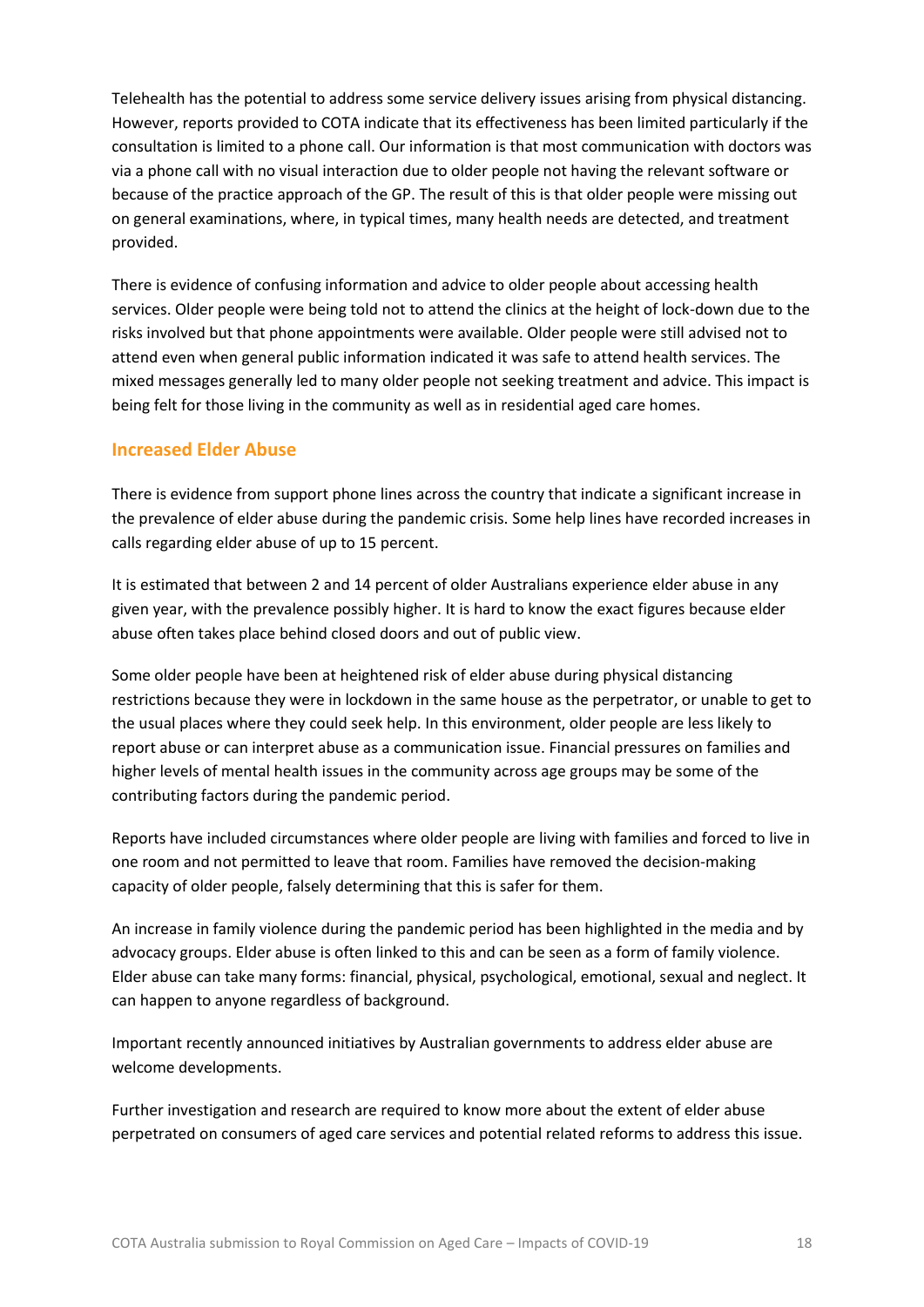# <span id="page-18-0"></span>**Big Picture Reform**

#### <span id="page-18-1"></span>**Confronting ageist attitudes and emphasis on human rights**

COVID-19 has highlighted the need for continued reform and a focus on consumer centric service systems including aged care. During this pandemic period, this has been particularly evident in residential aged care but also applies to home care. Challenging ageist attitudes in the community and emphasising human rights is critical to addressing this.

The calls to COTA Australia over this period of the COVID-19 pandemic have shown that Older Australians have received many negative and disempowering messages and some providers have contributed to this including: that older people are a burden on others and the system, they are fortunate to receive care, they must suspend normal activities and not leave their room or the house, are selfish and create difficulties for service staff and younger people, they should not make their own decisions and do what you are told. At the centre of some of this behaviour are ageist and paternalistic attitudes infantilising older Australians and reducing their experiences to a transaction. This is not news to the Royal Commission and is highlighted in Neglect, the Commission's interim report.

More broadly, we see a debate being played out in the media pitting generations against each other. Headlines such as "Young v old, investors vs spenders"<sup>3</sup> and "Coronavirus economic fallout could see tens of thousands of apprenticeship places disappear" <sup>4</sup> have become more prevalent and fuel the arguments that the economic impacts of measures taken to curb the COVID-19 pandemic benefit older Australians and detrimentally impact younger generations. The COVID-19 pandemic has shone a very strong spotlight on the ageism that already exists in our community. Language such as "grey tsunami", "burden", "boomer privilege" unnecessarily emotionally charge and fuel these debates.

COTA Australia advocates for a society that values older people and their contribution. This should be underpinned by Human Rights legislation to be enacted that removes discrimination based on age. Supporting this is the development of a campaign that starts from a foundation of valuing older Australians and their lifetime contribution to society and includes a suite of social marketing initiatives to promote the value and ongoing contribution of older people.

#### <span id="page-18-2"></span>**Maintaining and enabling quality assessment, monitoring and compliance**

From what we heard from consumers and their families and previous positions, the pandemic experience has reinforced the need to strengthen quality assessment, regulation and compliance to address neglect and poor practice. There has been a significant increase in complaints to the Aged Care Quality and Safety Commission related to the COVID-19 pandemic. COTA Australia supports the strengthening and widening of the powers of the Aged Care Quality and Safety Commission. We want to see more inspections and timely and effective use of a range of regulatory measures in aged care.

<sup>3</sup> O. Guerrera. "*Young v old, investors v spenders: Readers debate a universal aged pension*", The Age, 30 May 2020. https://www.theage.com.au/politics/federal/young-v-old-investors-v-spenders-readers-debate-a-universal-aged-pension-20200527 p54wua.html

<sup>4</sup> M. Atkin. "*Coronavirus economic fallout could see tens of thousands of apprenticeship places disappear*", ABC Online, 29 May 2020. https://www.abc.net.au/news/2020-05-27/coronavirus-fallout-could-see-apprenticeships-positions-fall/12283648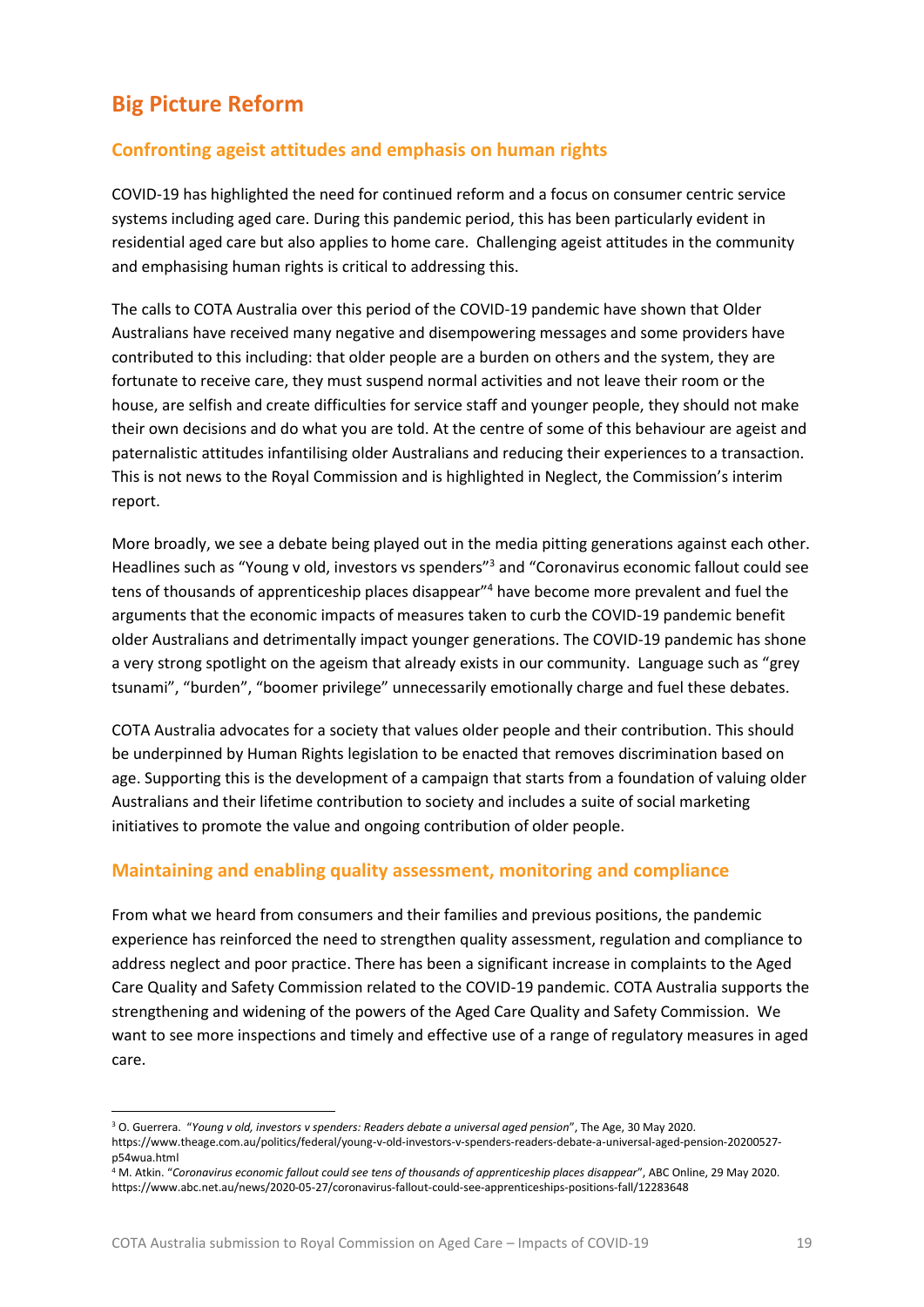The unprecedented nature of the COVID-19 crisis has challenged the capacity of services to continue to provide quality services and the assessment, monitoring and compliance activities of the Aged Care Quality and Safety Commission. Aged care consumers have high expectations of the regulator in monitoring and ensuring quality outcomes in care.

#### • *"are there going to be more inspections … now, due to lock out?"*

In the likely event of residential aged care services remaining in a "restricted visiting" situation well beyond physical distancing restrictions are lifted for the community, it is vitally important that poor service practice is addressed, and, where necessary, sanctioned. It is also critical that standards in home care are maintained and poor practice addressed. Further work will be required to respond to these changing circumstances and to ensure that a high level of quality assessment, monitoring and compliance is achieved.

# <span id="page-19-0"></span>**Governance of aged care services: Consumer focused service culture in and beyond a crisis**

The COVID-19 experience has highlighted the established need for reform to the governance of aged care services, particularly the incorporation of effective consumer engagement to improve outcomes for older people.

Some services have demonstrated leadership, innovation and the implementation of effective plans during the pandemic period ensuring that older people are safe and enabling consistent and ongoing communication as well as the continuation of regular health and personal care to consumers. However, COTA Australia has received reports through its contacts and networks, that many older people, families and supporting friends have been left frustrated, stressed, confused and anxious after their interactions with services. Some evidence indicates that older people have been informed that they are "privileged" to receive a service and have been left uncertain about what aspects of their care would continue. Many older people have not received the necessary reassurance and supportive communication about the importance of their ongoing care needs.

The work of the Royal Commission in investigating and recommending reform to the governance of aged care services should examine the capacity of services to effectively engage and communicate with consumers to improve service culture, practice and outcomes.

The COVID-19 experience has highlighted both excellent and poor consumer engagement, community and other service relationships, crisis preparedness and risk management. Some providers' actions demonstrated an openness and readiness to work with consumers and their family carers to implement the required restrictions in ways that acknowledged as far as possible the holistic needs of all affected. For example, from the beginning of the pandemic some aged care homes initiated testing of staff and provide lessons in the wearing of PPE, allowed pre-arranged visits in communal rooms set up to accommodate social distancing requirements or several short visits in a resident's room throughout the day. Another area where many providers showed compassion and flexibility was in not restricting family visits for older people receiving palliative care or who were close to death.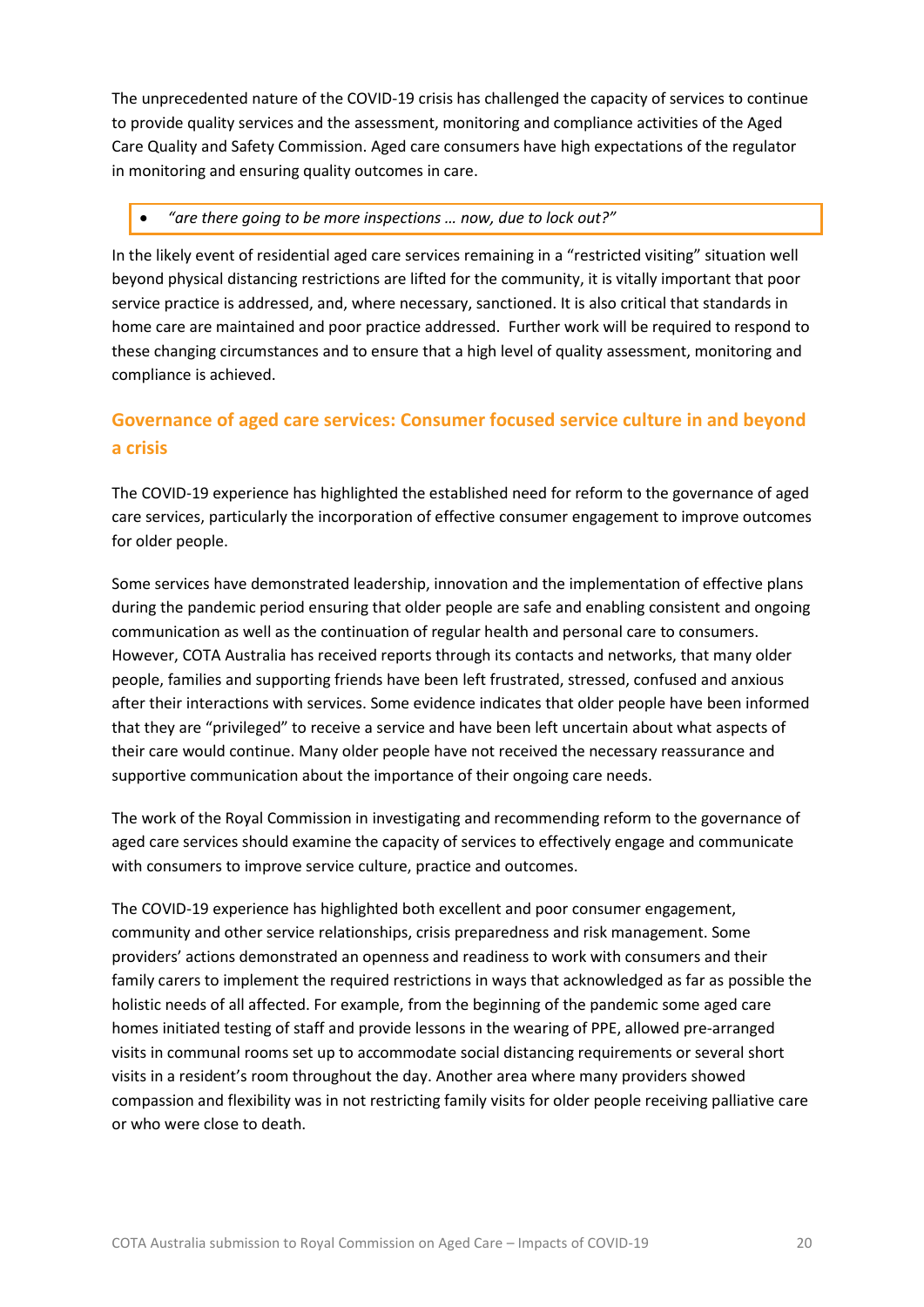However, this was not the case for all and too many providers bypassed any discussion with residents and families and devised their own version of 'lockdown' without any possibility for amelioration. As one family member explained, when she visited the facility after being telephoned to be informed that her 99-year-old, bed bound, mother's health had suddenly deteriorated, and asked permission to see her mother in her room, the facility refused.

- *"They point to the rules, 'Whilst in lockdown the following restrictions apply to all visitations:*
- *1. one family member once only during the week*
- *2. no visits in the resident's rooms*
- *3. an appointment must be made*
- *4. the visit will be for half an hour only*
- *5. no contact between a family member and the resident*
- *6. the visit will take place in a communal room which will be cleaned after each half hour visit."*

#### <span id="page-20-0"></span>**Improving coordination between Aged Care and Health Care**

The pandemic experience has highlighted the well-established issue of a lack of policy clarity and service coordination between aged care services and the health system. One example of this is the initial inadequate supplies of PPE equipment in residential aged care services and a lack of training and preparedness in the use of this equipment.

There is also confusion regarding decision making and actions related to the removal of residents from residential facilities and transfers to hospitals in the event of a disease outbreak. There appears to be different and contrasting approaches to this in state and territory jurisdictions which adds to the confusion for consumers.

• *At one facility, a daughter was advised that if she took her mother out of the facility to her medical appointment at the nearby local hospital that on return less than two hours later her mother would be required to self-isolate in her room for 14 days. Moreover, during that time the mother would be permitted no visits. The daughter found this news most distressing as her cousin living interstate had had no re-entry conditions imposed by her father's residential facility after she had accompanied him to see his medical specialist at the practitioner's consulting rooms.* 

Another area of confusion was the different strategies adopted by hospitals and residential aged care homes. Whilst in hospital a family carer could be with an older person. However, once the older person returned to the aged care facility this was no longer allowed.

• *"During the lockdown I was unable to visit my husband at all, except for two serious falls, when he was admitted to hospital. I could see him there, to explain his medical condition, and give permission (as Enduring Guardian) for medical treatment. Staff were sympathetic and allowed me to stay overnight at the hospital with him."*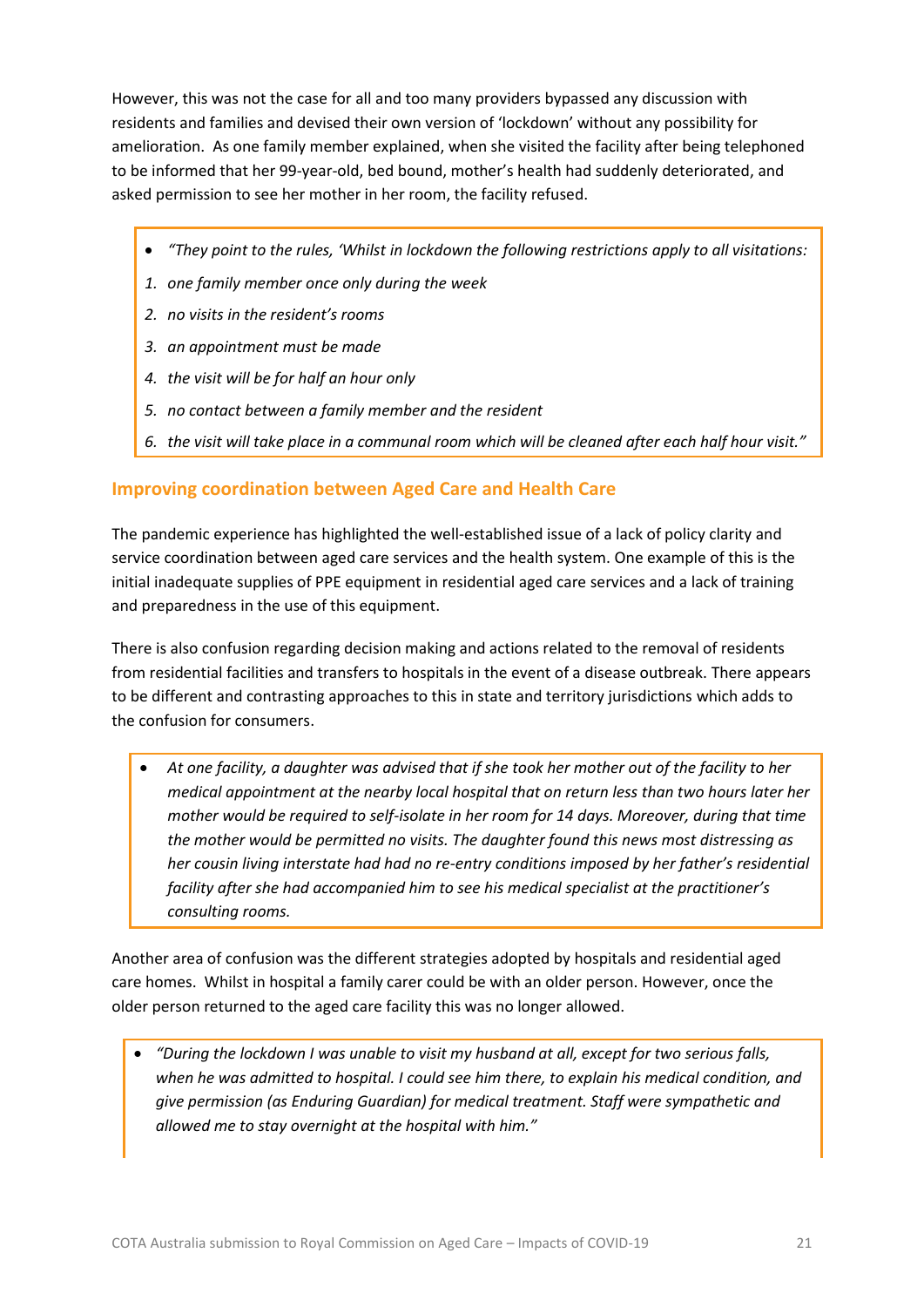• *"My mother, aged 90 and suffering from advanced dementia. Prior to the current lockdown I was visiting her once a week, then this stopped. She is currently in hospital for surgery after breaking a hip in a fall last Friday. I have been able to visit her freely in hospital after not seeing her at all (and more importantly, her not seeing me) for six weeks. She is due to return home today and under the present restrictions I don't know when I will see her again."*

#### <span id="page-21-0"></span>**Funding and service flexibility in local community planning and knowledge**

Some services have demonstrated flexibility in their service practice to respond to local and regional needs. The willingness to do things differently and utilise funding in new ways to meet the needs of older people has produced some positive outcomes and has highlighted the importance of enabling local solutions. More review of this could assist the Commission's investigation of funding arrangements and governance.

Examples of local approaches have included the development of tailored technological activities, phone contact lines and follow up and organisation of food parcels in collaboration with local businesses.

Some community organisations have had their staff and volunteers involved in helping older people unfamiliar with technology to order groceries online, whilst others have assisted older people with laundry, gardening and keeping medical appointments.

More evidence is required in understanding the service experience of older Australians at the local level during the pandemic period. Whilst there is insufficient information, some reports indicate innovative approaches responding to distinct local needs whilst others reflect service inertia.

Knowledge of effective local solutions is important in developing consumer focused service delivery, improving data collection and can provide useful examples of the involvement of consumer in codesign.

The capacity and ability of aged care services to understand and connect with local services and to respond to local issues is critical in ensuring the health and wellbeing of older people, addressing mental health issues arising from loneliness and isolation and supporting self-management.

Knowledge of the location and circumstances of older people who live alone, have insufficient access to technology or poor technological literacy and have limited, poor or no family and friendship networks can enable and drive effective local responses.

#### <span id="page-21-1"></span>**Improving communication, information and public messaging for older people**

During the pandemic crisis, particularly in the initial stages, COTA Australia is aware that many older people were confused about how to respond and conduct their lives. Some older people, living in the community, thought, because media told them, they were unable to go outside into the backyard or go for a walk. Others had the perception that they needed to forego their regular health and personal care because they would burden the health system or put themselves at risk. The initial lockdown approach in residential aged care and poor communication by some providers contributed